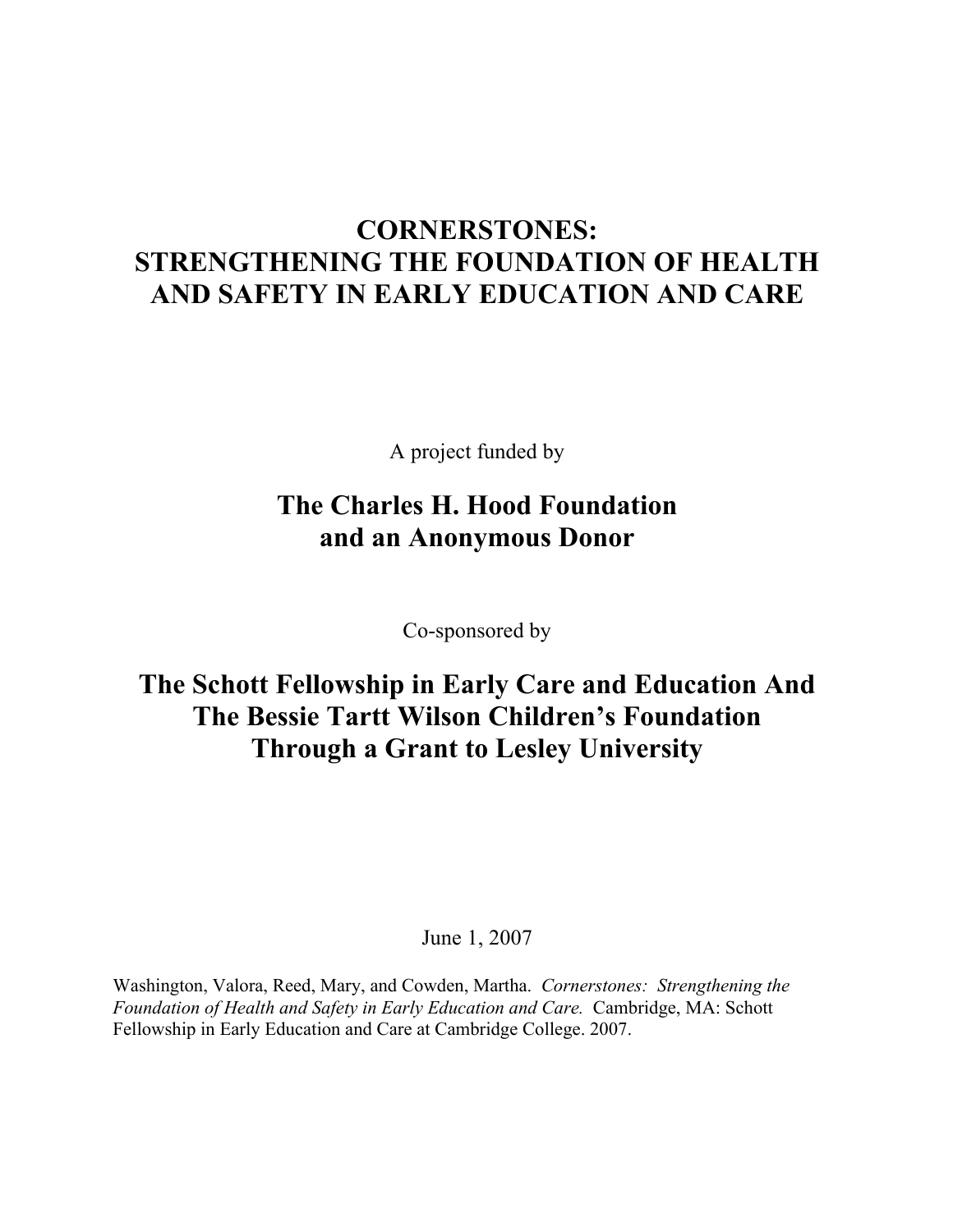### **ACKNOWLEDGEMENTS**

First, we would like to thank the Charles H. Hood Foundation and an anonymous donor for their generous support of this project and the Bessie Tartt Wilson Children's Foundation for its cosponsorship of our work. We also thank the Federal Reserve Bank of Boston for donating the space for our January 11 forum.

We are very grateful to the distinguished members of the **Advisory Committee on Health Practices** for all the time and expert advice that they gave to this project:

Betsy Anderson, Family Voices Mary Ann Anthony, Catholic Charities, Archdiocese of Boston Douglas Baird, Associated Early Care and Education Mario Borunda, School of Education, Lesley University Sally Fogerty, Massachusetts Department of Public Health Brenda M. Gadson, Boston Center for Community and Justice Joanne Gravell, Child Care Connection Margot Kaplan-Sanoff, M.D., Boston University Medical Center Barbara J. Kozma, Cape Cod Child Development Program John LaRue, Kompan/Big Toys Playground Kathy Modigliani, Family Child Care Project Anita Moeller, Head Start Collaboration, MA Department of Early Education and Care Sean Palfrey, M.D., F.A.A.P., Boston Medical Center Mav Pardee, Children's Investment Fund Barbara Prindle-Eaton, Cape Cod Child Development Center Mary Reed, Bessie Tartt Wilson Children's Foundation Jeri Robinson, Boston Children's Museum Kate Roper, MECCS Project, MA Department of Public Health Stan Schwartz, United Way of Massachusetts Bay Sharon Scott Chandler, Head Start, Action for Boston Community Development Steve Shuman, Head Start Quality Initiative Michael Silverstein, M.D., M.P.H., Boston University Medical School & Boston Medical Center Rosa A. Smith, Schott Foundation Phillip Speiser, Arts Therapy Department, Whittier Street Health Center Peg Sprague, United Way of Massachusetts Bay Nancy Topping-Tailby, Massachusetts Head Start Association Pat Xavier, Boston Child Care Alliance Michael Yogman, M.D., Pediatrician

We are also very appreciative of the Wellesley Centers for Women and especially Nancy Marshall, Senior Research Scientist and Associate Director, for her academic and technical support in this project. Grace Whitney, Director, Connecticut Head Start State Collaboration Office and Adjunct Instructor for the Connecticut State University System and the University of Connecticut, provided very helpful information on the overall context for improvements in health practices and promising practices in Connecticut. The Healthy Child Care Consultant Network Support Center at the Education Development Center and the Massachusetts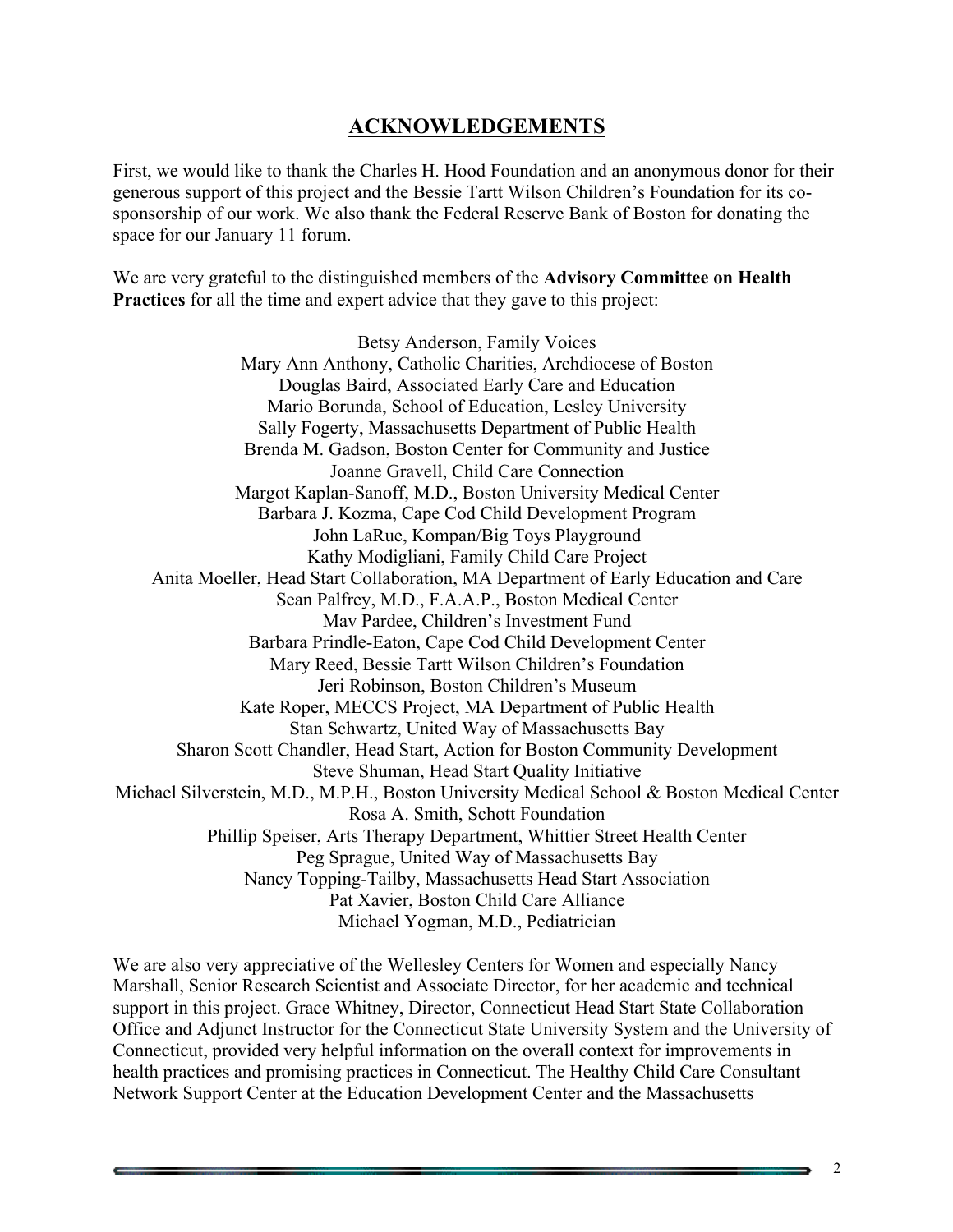Department of Public Health provided detailed research on the impact of child care health care consultants across the country and in Massachusetts. Many people provided invaluable background information to guide us in our work: Steve Shuman, Kate Roper, Stan Schwartz, Holly Bishop, Maureen Ferris, Christie Getto, Jeri Robinson, Marcia Farris, Nancy Topping-Tailby, David McGrath, and Sharon Scott Chandler. Barbara Hamilton provided some important research reports for the literature review.

#### Project Director

Valora Washington, Ph.D., Executive Director, Schott Fellowship in Early Care and Education

Project Consultant Martha McCahill Cowden

 $\overline{\phantom{a}}$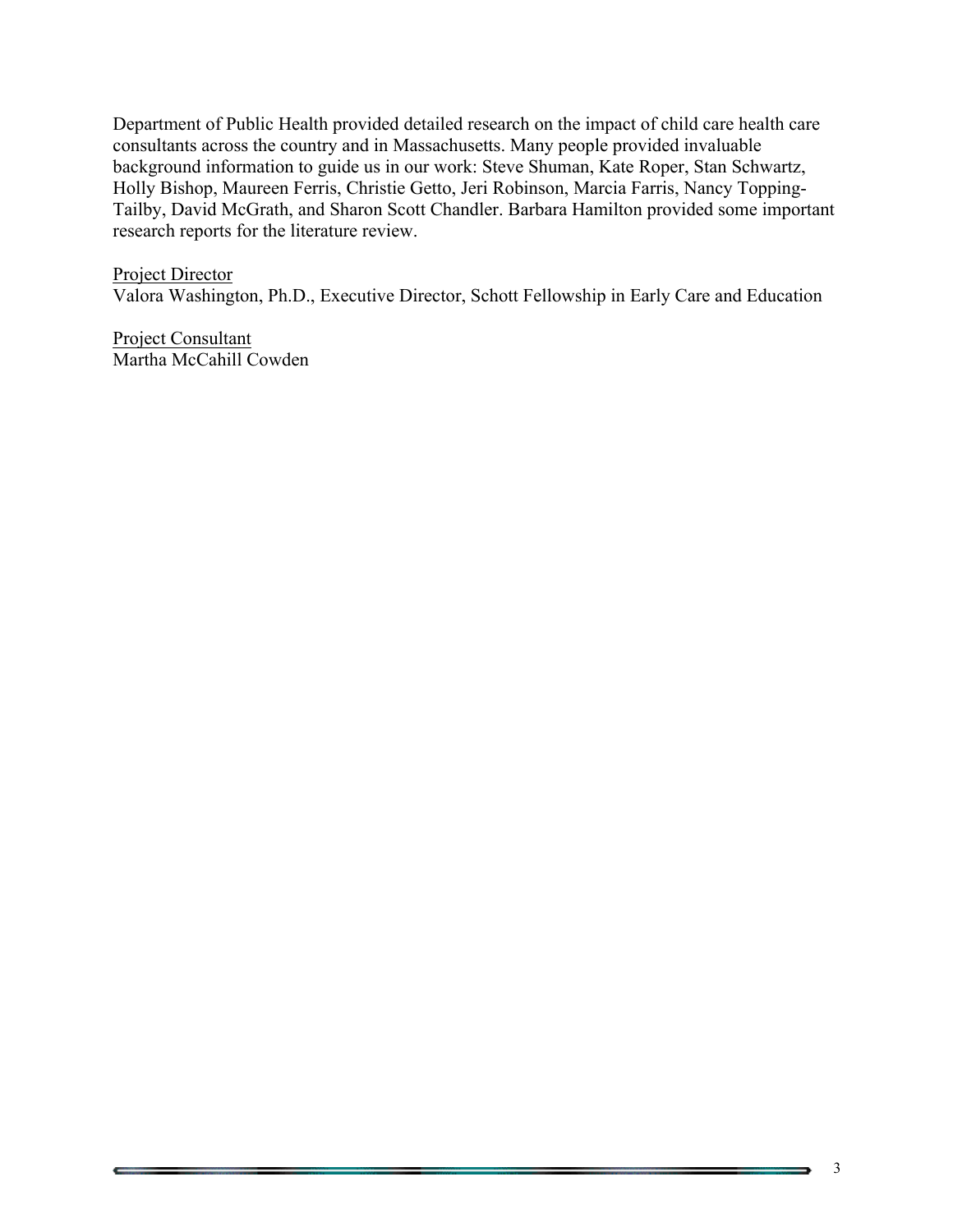## **TABLE OF CONTENTS**

| Acknowledgements                                                                                                                                              | $\overline{2}$ |
|---------------------------------------------------------------------------------------------------------------------------------------------------------------|----------------|
| <b>Executive Summary</b>                                                                                                                                      | 5              |
| $I_{\cdot}$<br>Introduction                                                                                                                                   | 7              |
| II.<br>Background                                                                                                                                             | 8              |
| Ш.<br>Cornerstones: Our New Study to Strengthen The<br>Integration of Health and Safety Into Early Education<br>and Care Programs In Massachusetts            | 13             |
| What Are The Health Practices in Early Childhood<br>$IV_{-}$<br>Programs In Massachusetts?                                                                    | 14             |
| What Policy, Training, and Support<br>V.<br>Recommendations Would Make A Difference?                                                                          | 24             |
| What Two or Three Factors Would, If<br>VI —<br>Prioritized, Indicate Significant Positive Change in Health<br>Practices in Early Education and Care Programs? | 27             |
| Conclusion<br>VII.                                                                                                                                            | 28             |
| Endnotes                                                                                                                                                      | 29             |

₹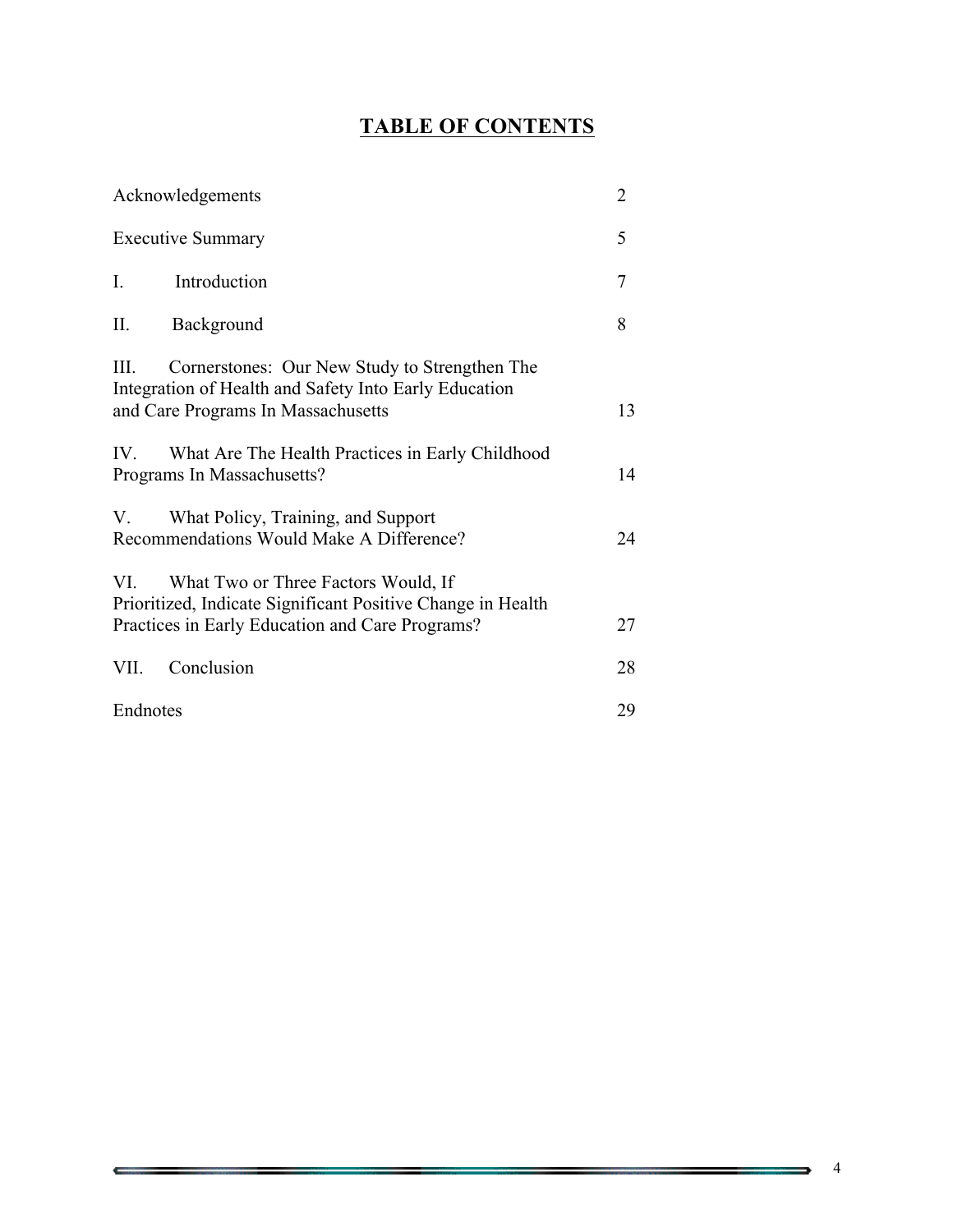## **EXECUTIVE SUMMARY**

Over the past few years, leaders in the early education and care field in Massachusetts and across the country have focused their efforts on strengthening the educational components of early childhood programs. While significant early education reforms are beginning to be enacted, Massachusetts early educators and state policy makers are also refocusing attention on strengthening health and safety of young children in early childhood settings outside the home. We need to create a platform of prevention to ensure that our children are protected, healthy, and safe as they grow in their early childhood programs.

For many years, early childhood leaders have been concerned about the quality of health practices and safety issues in some early childhood programs. Many professionals at the national level have responded with several important initiatives, including *Caring for Our Children*, various programs at the Maternal and Child Health Bureau, Healthy Child Care America, Head Start, and national accreditation standards. At the state level, health and safety initiatives have included detailed licensing regulations, health and safety training through the resource and referral agencies, various programs at the Department of Public Health, and a few Community Partnerships for Children programs. While impressive and representative of the efforts of many hardworking and skilled professionals, these initiatives have not yet resulted in the deep and broad systemic improvements needed for health and safety practices to be the cornerstone of high quality early education and care in Massachusetts.

With generous support from the Charles H. Hood Foundation and an anonymous donor, the Schott Fellowship in Early Care and Education and the Bessie Tartt Wilson Children's Foundation co-sponsored a project and worked with a distinguished advisory committee to:

- Prepare an extensive literature review;
- Convene over 50 early childhood professionals, health care experts, higher education and government officials, and funders in a one-day forum to review successful practices in other states and to summarize data about the status of health practices and health consultants in Massachusetts; and
- Recommend ways to strengthen health and safety practices in Massachusetts

After reviewing the research and considering input from experts and informants from across the state, the Advisory Committee on Health and Safety Practices agreed on **five major findings**:

- 1. While there are few reported incidents of health and safety problems, Massachusetts programs sometimes place children in unsafe environments and/or unnecessarily expose them to infection.
- 2. More children with special medical and developmental problems are enrolling in early childhood programs, and some program staff are not sufficiently equipped to serve them properly.
- 3. Massachusetts early childhood providers and child health consultants are not working together as effectively as they should.
- 4. There are a variety of communication problems among those concerned about health and safety practices and policies.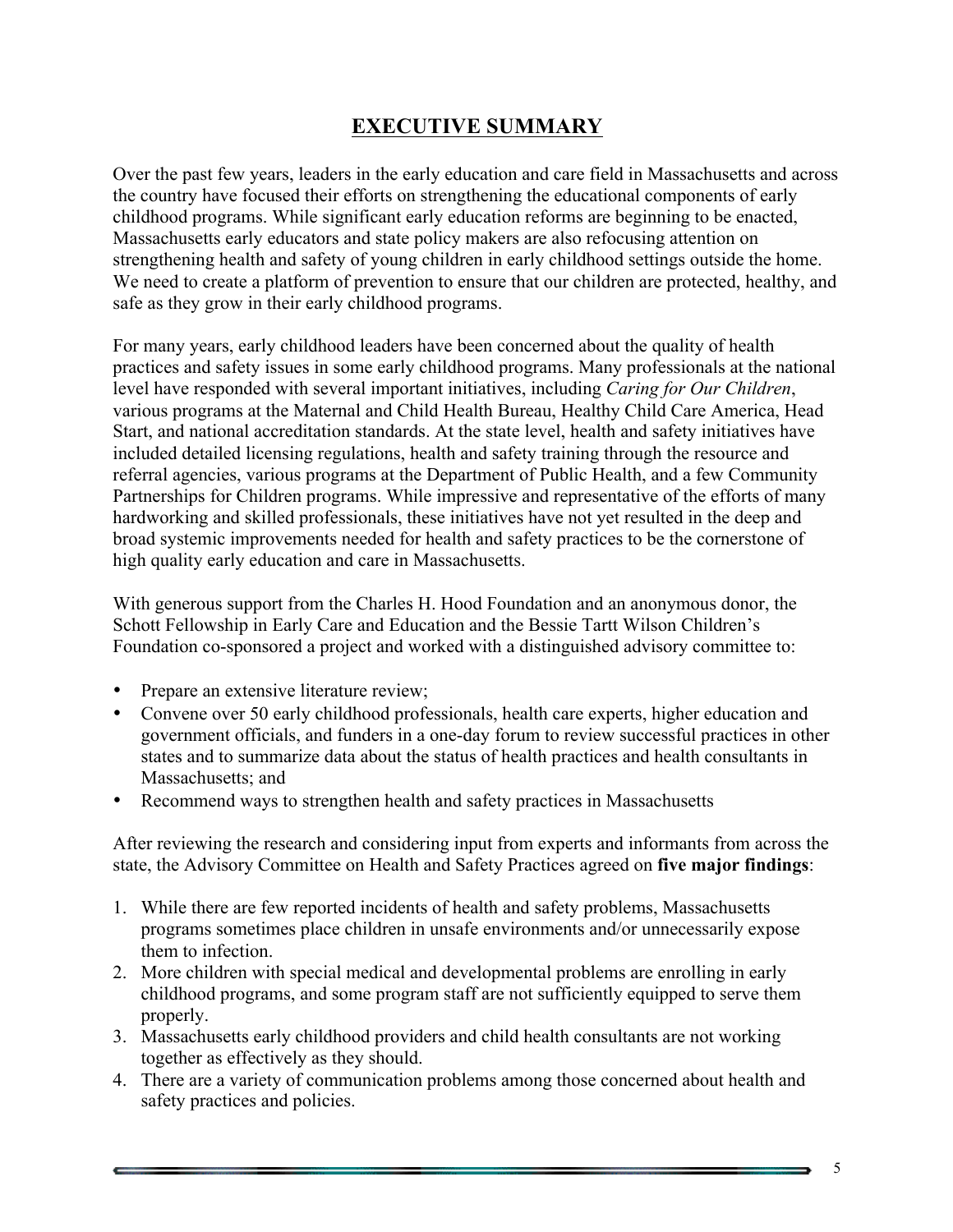5. There is a serious need for ongoing training and change in health care practices.

The Advisory Committee came to the following **conclusions** on major issues that need to be addressed to build better health and safety practices in Massachusetts.

- 1. Improved statewide planning would enhance effectiveness.
- 2. Public education is essential.
- 3. Communications must be clearer.
- 4. Hand hygiene must be better understood and more consistently practiced.
- 5. There must be more focus on staff training.
- 6. The Massachusetts "system" of child care health consultants must be strengthened.
- 7. Investing in facilities and equipment must not be deferred.

Recognizing that we are operating in a world of limited resources and that there are many other possible areas for attention, the Advisory Committee on Health and Safety Practices make **four priority recommendations** to achieve significant positive change in health practices in Massachusetts early childhood programs:

- 1. Create a statewide coordinating council to develop, implement, and advocate for improvements in health and safety practices and policies.
- 2. Implement more effective hand hygiene procedures and oversight mechanisms to prevent infections and spread of infectious diseases.
- 3. Ensure that all early education and care providers have access to a qualified and well-trained child care health consultant on a regular basis.
- 4. Create and implement a uniform health assessment form for all children in early education and care programs statewide, use individual health plans for children with special medical needs, and train child care health care consultants, parents, and provider staff on how to develop and use these forms/plans.

This project identified the need to improve health and safety practices as the cornerstone of high quality early education and care in Massachusetts. There are problems such as lack of communication between health care professionals, early childhood staff, and parents, or lack of training for staff in such areas as how to keep children safe on playgrounds or how to serve children with disabilities. There is also a significant commitment from some health care experts, government officials, early childhood professionals, and higher education representatives to make changes necessary to ensure Massachusetts children are safe and healthy. The Advisory Committee on Health and Safety Practices has agreed upon four basic recommendations which, if implemented, will go a long way towards a coordinated approach to planning for children's health and safety, reducing the spread of infection in early childhood programs, and providing safe environments for children with special medical needs. While implementation of these reforms will require strong leadership and commitment of some additional resources, the resulting improvements will truly form the foundation of high quality early education and care in the Commonwealth.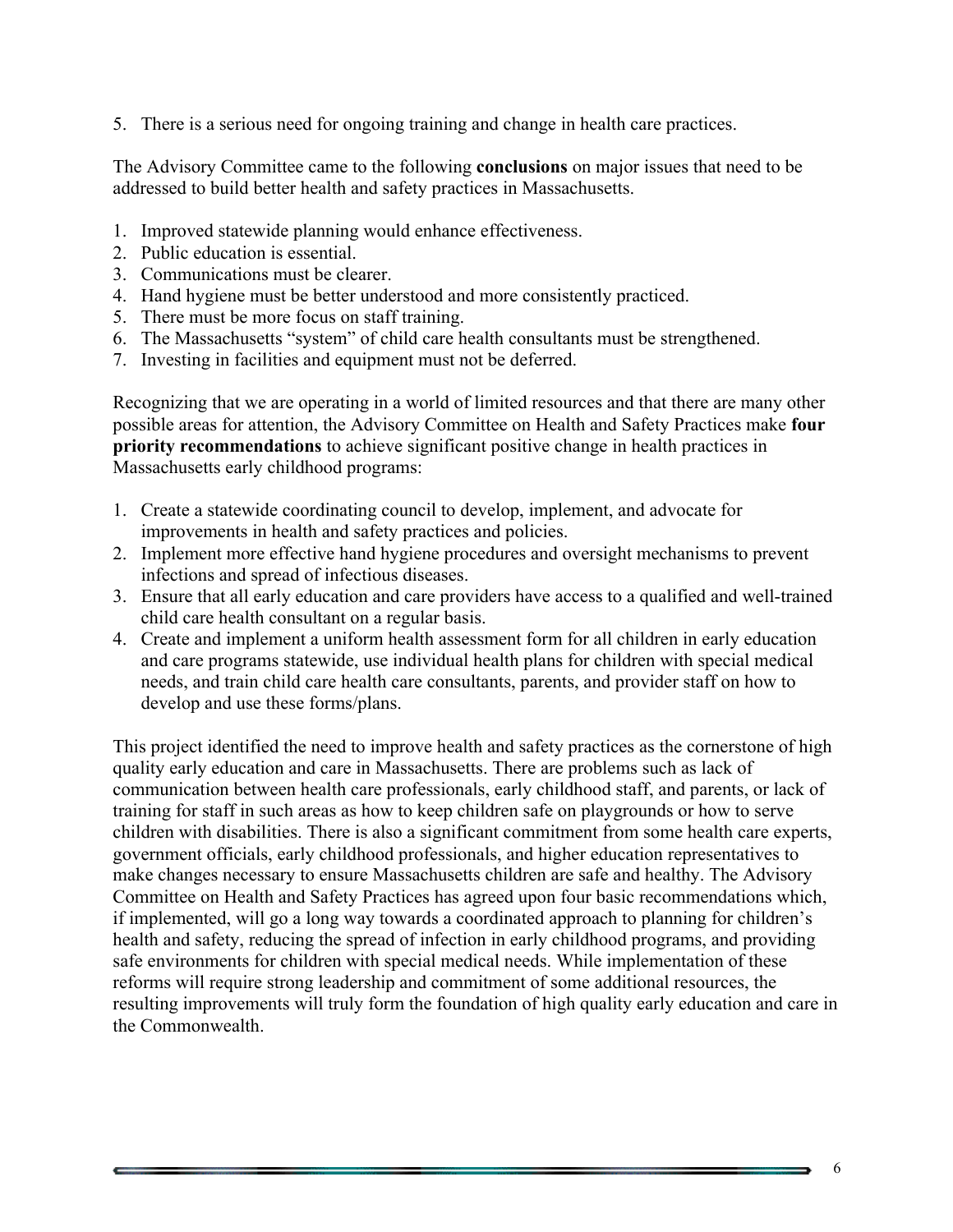## **I. INTRODUCTION**

#### **Health and Safety as a Basic Building Block of High Quality Early Education and Care**

Over the past few years, leaders in the early education and care field in the Commonwealth of Massachusetts and across the country have focused their efforts on strengthening the educational components of early childhood programs. Impetus for their actions has come from research showing that children's brains develop more rapidly in the first few years of life than at any other time.<sup>1</sup> They have also been motivated by research documenting the effectiveness of high quality early childhood programs in benefiting children in both the short- and long-term and in preventing or reducing the achievement gap between low-income and minority children and their peers in school.

With growing support from business and community leaders, Massachusetts has embarked on an exciting campaign to provide high quality preschool programs for all children. In 2003, new early childhood program standards emphasizing curriculum, assessment, and instructional standards were promulgated by the state Department of Education. In 2005, the Commonwealth implemented a new Department of Early Education and Care (EEC) to consolidate and strengthen early childhood services. The Early Education for All Campaign is generating tremendous support from constituents all across the state for universal prekindergarten programs. EEC just awarded contracts in two major new areas: universal prekindergarten and assessment. These initiatives are designed to strengthen early educational components of center-based, school, and family child care programs for young children.

At the same time that all these significant early education reforms are beginning to be enacted, Massachusetts early educators and state policy makers are also starting to refocus attention on strengthening health and safety of young children in child care settings outside the home. As is clearly shown by the data and collective wisdom, too many staff in early education and care programs lack sufficient or appropriate training or expertise to provide positive and sufficient supervision, administer medications, or handle special medical equipment needed by children enrolled in their programs. We need to create a platform of prevention to ensure that our children are protected, healthy, and safe as they grow in their early childhood programs. Unfortunately, the reduced potential for injury or for the spread of infection and disease depends on this platform----a platform which is too often taken for granted in the absence of disaster. State regulations are in the process of being updated and hopefully will incorporate new national standards to strengthen the health and safety components of early childhood programs.

The following report provides:

- 1. Important background information on national and state health and safety standards for early education and care,
- 2. A picture of current health and safety practices in Massachusetts,
- 3. A summary of issues that need to be addressed to ensure that our children are protected and healthy in their early childhood programs, and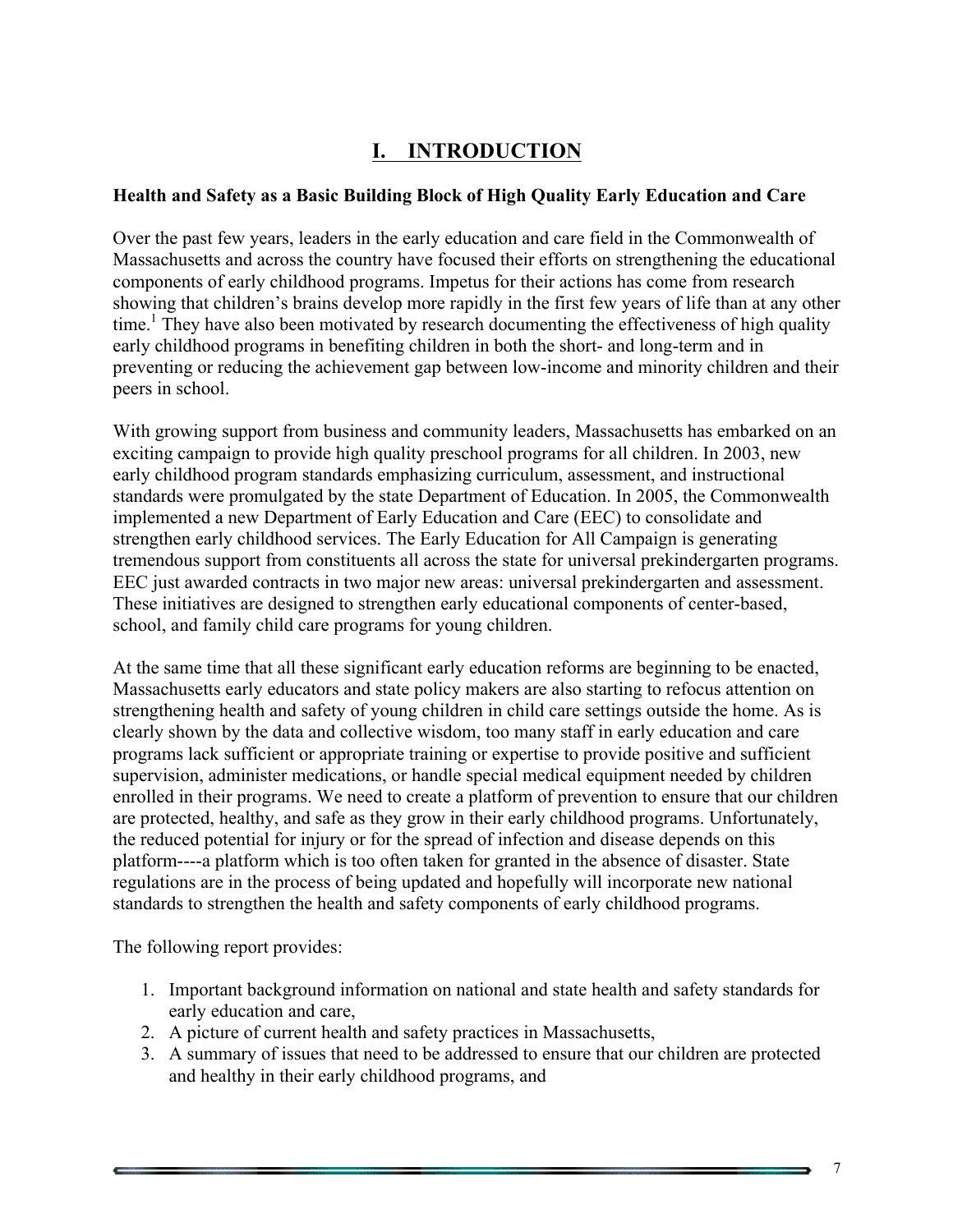4. A set of conclusions and recommendations to ensure that sound and thorough health and safety practices become the cornerstone of high quality early education programming in all types of settings in Massachusetts – from small family child care homes to large center-based programs, Head Start, or public school settings.

## **II. BACKGROUND**

#### **Who is in Early Education and Care Programs and Why?**

Two-thirds of children in the United States under the age of six spend at least 10 hours per week in an early education and care setting outside their home.<sup>2</sup> According to the 2005 American Community Survey conducted by the U.S. Census Bureau, there are 395,070 children under the age of five in Massachusetts. Currently, there is licensed child care capacity for about 44.9% or 177,441 of these children in early education and care centers and family child care homes in Massachusetts.<sup>3</sup> Children participate in early education and care programs on a full-day or partday basis for a variety of reasons, among them, the fact that their parents work, are in school or training programs, and that their parents want them to be well prepared for school.

Recently, there has been a great deal of research on the benefits of high quality early education and care. During their first five years, children grow substantially in their social-emotional, physical, and cognitive development.<sup>4</sup> In *Rethinking the Brain: New Insights into Early Development.* Rima Shore summarizes recent research on brain development in the first three years of life and the implications for early childhood practice and policy.<sup>5</sup> In a seminal study of the benefits of early education and care, Lynn A. Karoly et al. emphasize "research findings that the great majority of physical brain development occurs by the age of three."<sup>6</sup> The authors examined nine programs serving children in the first few years of life and found that "carefully targeted early childhood interventions *can* yield measurable benefits in the short run and that some of those benefits persist long after the program has ended."<sup>7</sup> Other researchers have found that "children who participate in high-quality early childhood education develop better language skills, score higher in school-readiness tests and have better social skills and fewer behavioral problems once they enter school…(they are) 40% less likely to need special education or be held back a grade….Adults who participated in high-quality early childhood education programs during their preschool years are more likely to be literate and enrolled in post-secondary education and are less likely to be school dropouts, dependent on welfare or arrested for criminal activity."<sup>8</sup>

It is important to note that most of the research cited above is focused on children from low income families and/or from high risk groups. There is a great need for more research on the benefits of early education and care for middle income children. Schulman and Barnett have reviewed the limited research available and concluded that middle class children also often lack access to high quality early childhood programs, and some do not have the skills needed to succeed in school when they enter. The authors also found that "high-quality prekindergarten has been effective in addressing these problems by enabling middle-income children to be better prepared for school."<sup>9</sup>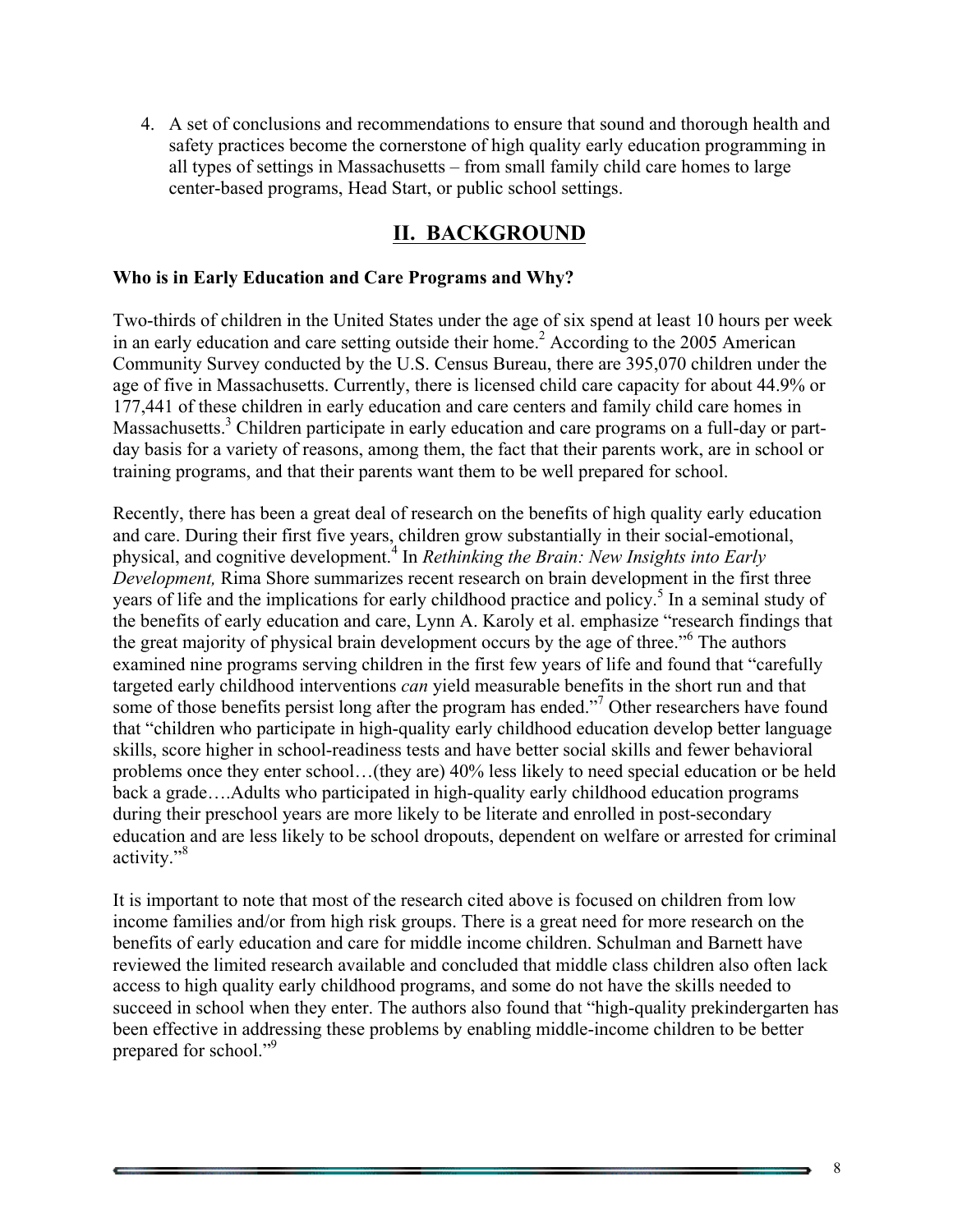#### **What Has Been Done to Protect Our Children's Health and Safety?**

For many years, early childhood directors, parents, health practitioners, and public policy leaders have been concerned about the quality of health practices and safety issues in some early childhood programs. Health practitioners, government agencies, and the early childhood community have responded to these health and safety issues with several important initiatives at the national and state levels.

At the National Level…

There have been many efforts at the national level, including those by the American Academy of Pediatrics, the Maternal and Child Health Bureau, Healthy Child Care America, Head Start, and professional associations such as the National Association for the Education of Young Children and the National Association for Family Child Care. For example:

- **The American Academy of Pediatrics, American Public Health Association, and National Resource Center for Health and Safety in Child Care** collaborated to create the second edition of *Caring for Our Children: National Health and Safety Performance Standards: Guidelines for Out-of-Home Child Care Programs* in 2002. This document has become the textbook for public policy, regulatory, technical assistance, and training initiatives at the national, state, and local levels.
- **The Maternal and Child Health Bureau** (MCHB) in the U.S. Department of Health and Human Services is focused on the comprehensive physical, psychological, and social needs of maternal and child health programs. It has provided funding for a variety of early childhood health initiatives at the state and local levels. Through its Title V Block Grant program, states have implemented many programs to ensure the health of mothers, children, and children with special needs. In addition, the MCHB oversees the Women, Infants, and Children program, child health and safety programs, and programs for children with special health care needs.
	- The MCHB has also created two national projects to support state improvement efforts. The National Training Institute for Child Care Health Consultants at the University of North Carolina at Chapel Hill uses the train-the-trainer approach to prepare health consultant trainers. The National Resource Center for Health and Safety in Child Care at the University of Colorado Health Sciences Center provides technical assistance and resources to those interested in health and safety and early education and care.
	- Since 1990, the MCHB has also funded the Bright Futures program that offers a vision, philosophy, expert guidelines, and practical approaches for health supervision for children and youth from birth to 21 years of age. "Bright Futures is dedicated to the principle that every child deserves to be healthy and that optimal health involves a trusting relationship between the health professional, the child, the family, and the community as partners in health practice."10 Working with interdisciplinary panels of experts in infant, child, and adolescent health, Bright Futures has published and disseminated *Bright Futures: Guidelines for Health Supervision of Infants, Children,*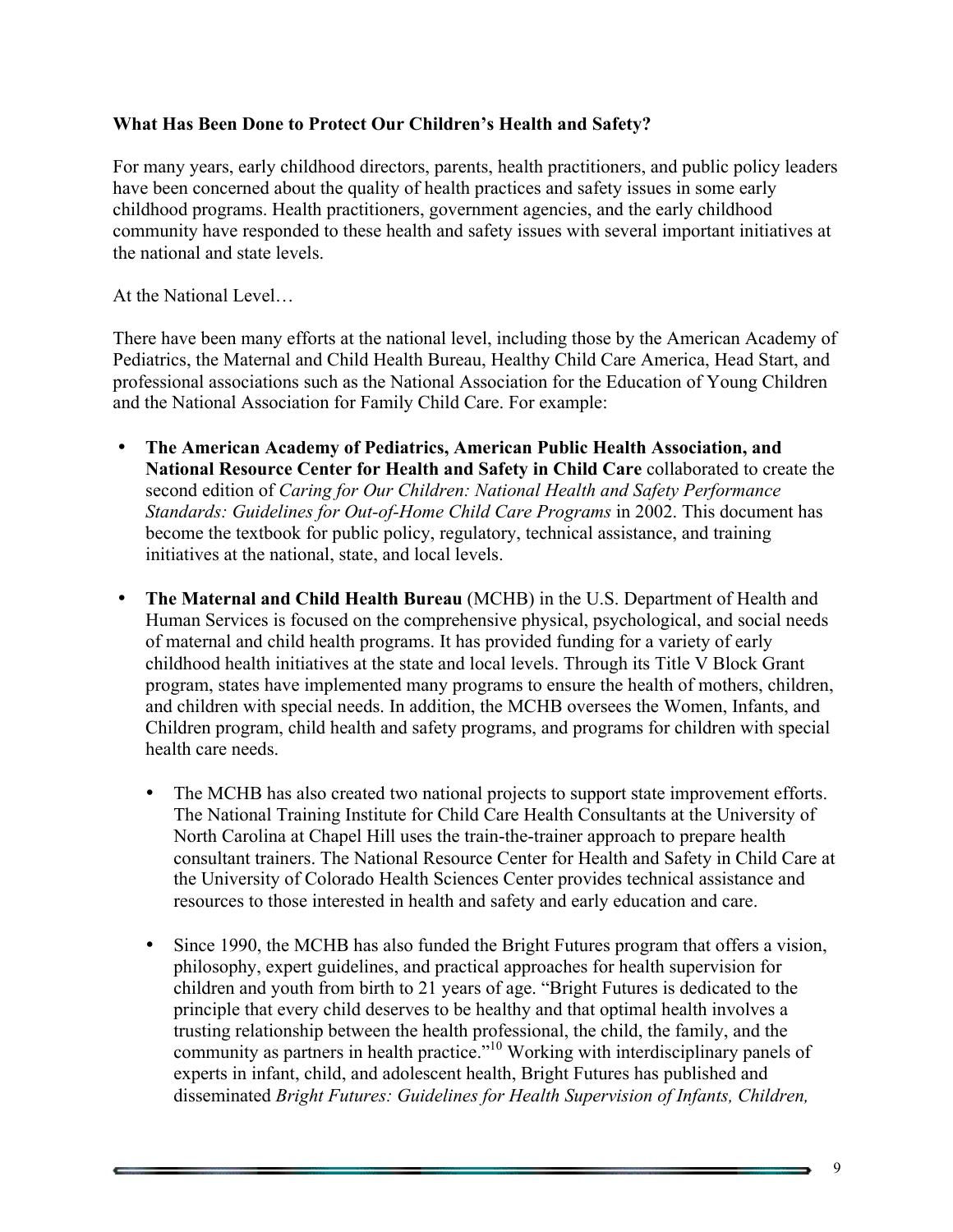*and Adolescents.* Bright Futures provides materials and practical tools for health professionals, families, and communities, and also trains people from those three areas to work on children's health issues. One example of its work is *Bright Futures Family Pocket Guide,* published by Family Voices at the Federation for Children with Special Needs. This guide provides a helpful reference for parents on children's developmental stages and topics to address in well-child visits.<sup>11</sup> Bright Futures emphasizes the concept of a medical home, defined as: "primary care that is accessible, continuous, comprehensive, family-centered, coordinated, compassionate, and culturally effective. In a medical home, a pediatric clinician works in partnership with the family/patient to assure that all of the medical and nonmedical needs of the patient are met."<sup>12</sup>

- Another government initiative was **Healthy Child Care America (HCCA),** created in 1995 as a ten-year program. The American Academy for Pediatrics joined the campaign as a partner with the Maternal and Child Health Bureau and the Administration for Children and Family's Child Care Bureau. HCCA emphasized that families, child care providers, and health professionals can work together to "promote the healthy development of young children in child care and increase access to preventive health services, safe physical environments, and a medical home for all children."<sup>13</sup> One of the first projects was to develop the "Blueprint for Action," which provided local communities with five goals and ten suggested action steps to address the goals. The goals included: safe, healthy child care environments; up-to-date and easily accessible immunizations; access to high quality health, dental and developmental screenings and follow-up; health and mental health consultation, support, and education; and health, nutrition, and safety education.<sup>14</sup> States received grants to strengthen licensing regulations, improve programs, strengthen health consultant networks, and create access to medical homes for children.
- The national **Head Start** program offers an instructive philosophy of providing comprehensive services to young children and their families. Head Start states that the focus of its health services is to prevent health problems whenever possible by carefully addressing the needs of enrolled children and that successful partnerships are the key to the success of this approach. Head Start Performance Standards require that providers work with families to:
	- Establish a medical home for all children,
	- Ensure that children have a schedule of well-child care visits,
	- Track health care progress and treatment services and follow-up,
	- Screen all children when they enter the program and ensure that screening procedures are sensitive to children's cultural, linguistic, and developmental backgrounds,
	- Encourage parents to take primary responsibility for their children's health through education programs, assistance in how to enroll and participate in ongoing family health care and to apply for Medicaid,
	- Promote "positive, culturally relevant health behaviors that enhance lifelong wellbeing,"
	- Develop and implement health and safety policies and procedures,
	- Provide child nutrition and child mental health services,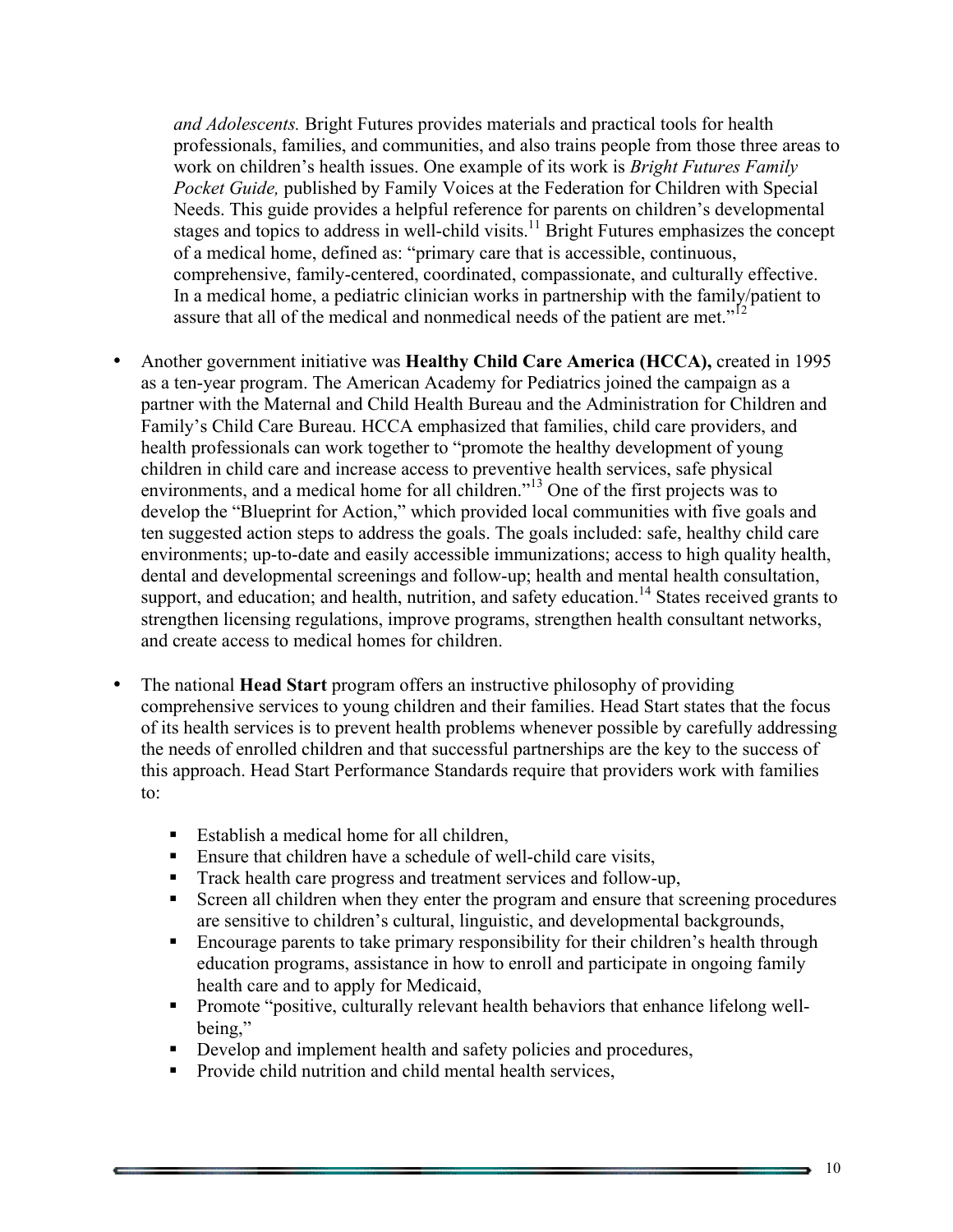- § Cultivate ongoing collaborative relationships with health care, mental health, and nutrition service organizations, and
- Create a local health services advisory committee whose members represent the racial and ethnic groups served by the Head Start Program. The committee members help develop health policies and procedures and support the program's goal to provide health care for children and families. Members can provide assistance in many ways, e.g., access health services, serve children with asthma, schedule tests, immunizations or dental visits, develop preventative measures for community health problems.<sup>15</sup>
- The other major efforts to set national standards related to health and safety have come from **professional associations of early educators**: the National Association for the Education of Young Children (NAEYC) and the National Association for Family Child Care (NAFCC) through their system of accreditation standards and criteria. Both of these organizations set accreditation standards to define high quality center-based and family child care programs, and each includes standards and criteria specifically devoted to protecting children's health and controlling infectious diseases, ensuring children's nutritional well-being, maintaining a healthful environment, and promoting the development of healthy habits. According to NAEYC and NAFCC, 1,472 Massachusetts center-based programs, or 46% of the total number of centers in the state, and 52, or less than 1% of the total number of family child care providers in Massachusetts, have met the national NAEYC and NAFCC accreditation standards.16 When other accreditations in addition to NAEYC are considered, 53% of Massachusetts centers are accredited, according to the National Association of Child Care Resource and Referral Agencies.17 Barriers to achieving accreditation might be that the process is expensive and time consuming; the criteria are very difficult to meet; the standards require provider educational credentials that are hard to attain; and, in some states, other standards of quality are available.

#### *At the State Level…*

Massachusetts has always seen itself as a leader in promoting high quality early education and care for young children in this state. Early childhood professionals are concerned that our state ranked only 18th in the 2007 National Association of Child Care Resource and Referral Agencies (NACCRRA) report *We Can Do Better: NACCRRA'S Ranking of State Child Care Center Standards and Oversight.* Based on review of recent research in the field and standards set by other groups such as NAEYC, NACCRRA set fifteen standards for basic health, safety, and program quality and then reviewed each state's and the Department of Defense's child care licensing regulations against the standards. NACCRRA emphasized the following strengths in Massachusetts: requirements on parental involvement and communication, meeting NAEYC ratio requirements for five of the seven age groups, requiring program activities to address four of the six developmental areas, and health and safety requirements addressing eight of the ten basic standards. Some weaknesses were educational requirements for center directors and teachers and infrequency of licensing inspection visits.<sup>1</sup>

• **State Regulations.** Massachusetts has had detailed regulations regarding health practices and safety in place for group care and family child care programs for many years. The family child care regulations were last updated in 2003; the group care/school age regulations were updated in 1997, and early childhood standards were adopted in 2003. The Department of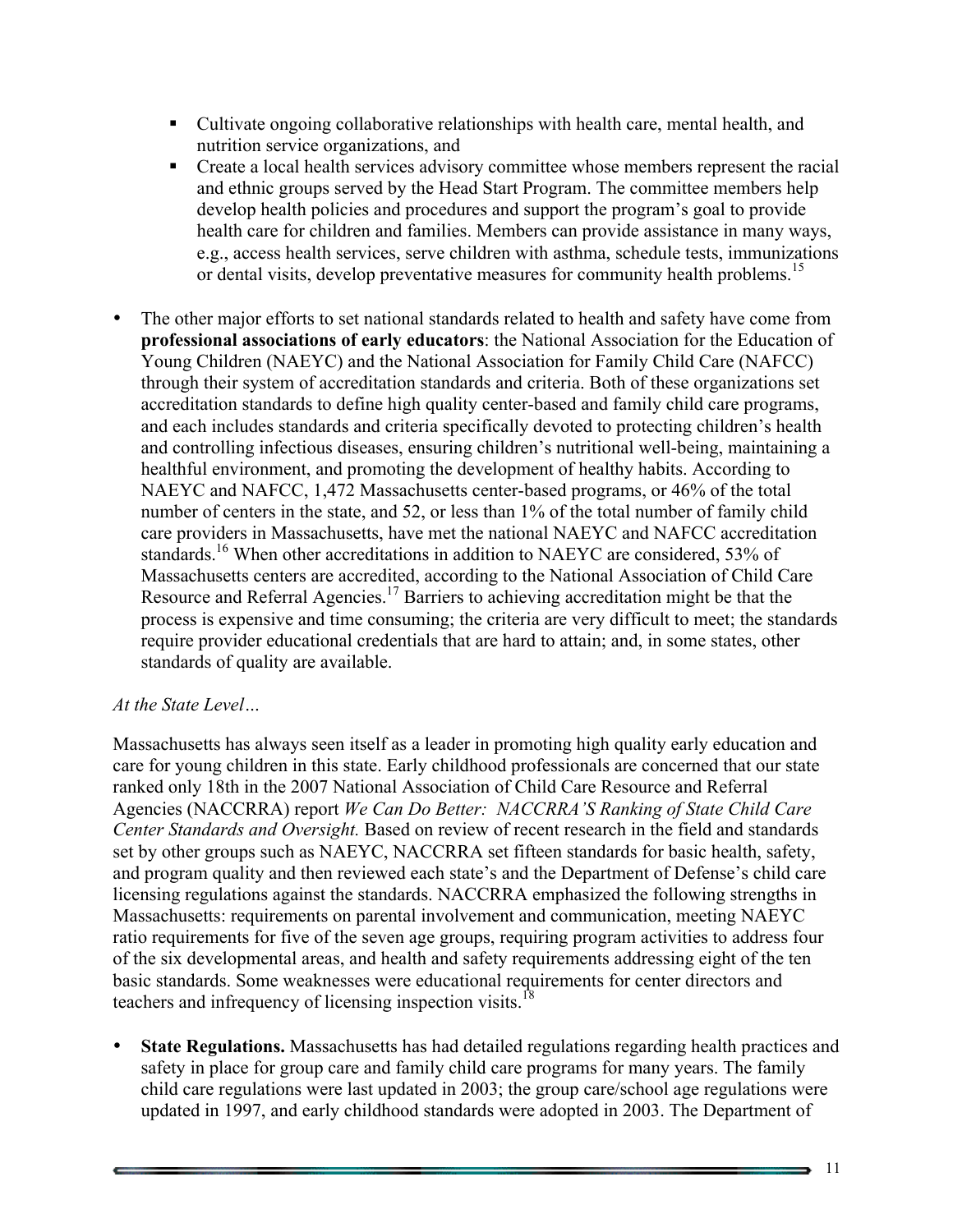Early Education and Care currently is revising all these regulations and expects to release new draft regulations for public comment in spring 2007. It is important to note that early childhood programs operated by the public schools are exempt from these regulations.

The current Massachusetts child care regulations include detailed health and safety sections on facility and equipment standards, playgrounds, general cleanliness, administration of medications, and specific components required in the health care policy.19 Providers are required to have regular training in CPR and first aid. Massachusetts was one of the first states in the country to include regulations for health consultants, but to this day the regulations do not require the consultants to make on-site visits. In practice, providers are cited for some problems related to the health and safety regulations, and injuries do occur. While the EEC regulations currently do not have detailed requirements for training in universal precautions, the U.S. Occupational Safety and Health Administration regulations do require annual training, but the regulations are unmonitored and consequently have little enforcement. It has been suggested that very few centers know about this requirement or obtain the universal precautions training.

EEC staff told this project that some programs have excellent health policies and procedures in this area, and other programs have some problems. Moreover, early childhood staff would benefit from more required training and opportunities to observe best practices in cleaning procedures and handwashing and how to supervise children closely. Family child care staff would benefit from training on administration of medications. More care given to individual health plans for children would help center-based and family child care staff. Program staff would also benefit from more regular state licensing oversight. Supervision is a very effective method of injury prevention. Supervisors need to guide staff performance in this area carefully. Classroom setup affects staff's ability to supervise children adequately. If they can't see the children, staff can't intervene successfully to avoid injury.<sup>20</sup> Again, research emphasizes that access to sinks in all classrooms is critical for proper handwashing, that safe classroom and playground environments are needed to protect children, and that more staff training on health and safety procedures would be very helpful.

- **Inspectional Visits.** At the present time, Massachusetts licensers from the Department of Early Education and Care generally only make inspectional visits to centers and family child care at the time of license renewal, which is every two years for centers and every three years for family child care. This practice is significantly less than the NACCRRA recommendation of four inspectional visits per year to centers. In a working paper published by the National Bureau of Economic Research, Janet Curie and V. Joseph Hotz state that "having more than one mandatory inspection annually is associated with lower rates of accidents requiring medical attention."21
- **Head Start and Public Schools.** While all but two Massachusetts Head Start programs fall within the EEC regulations, programs operated by the public schools are exempt. Programs operated in public schools are required to meet the Massachusetts Department of Education facility standards and local building, fire, occupancy, and health standards. The Massachusetts Department of Education promulgated *Early Childhood Program Standards*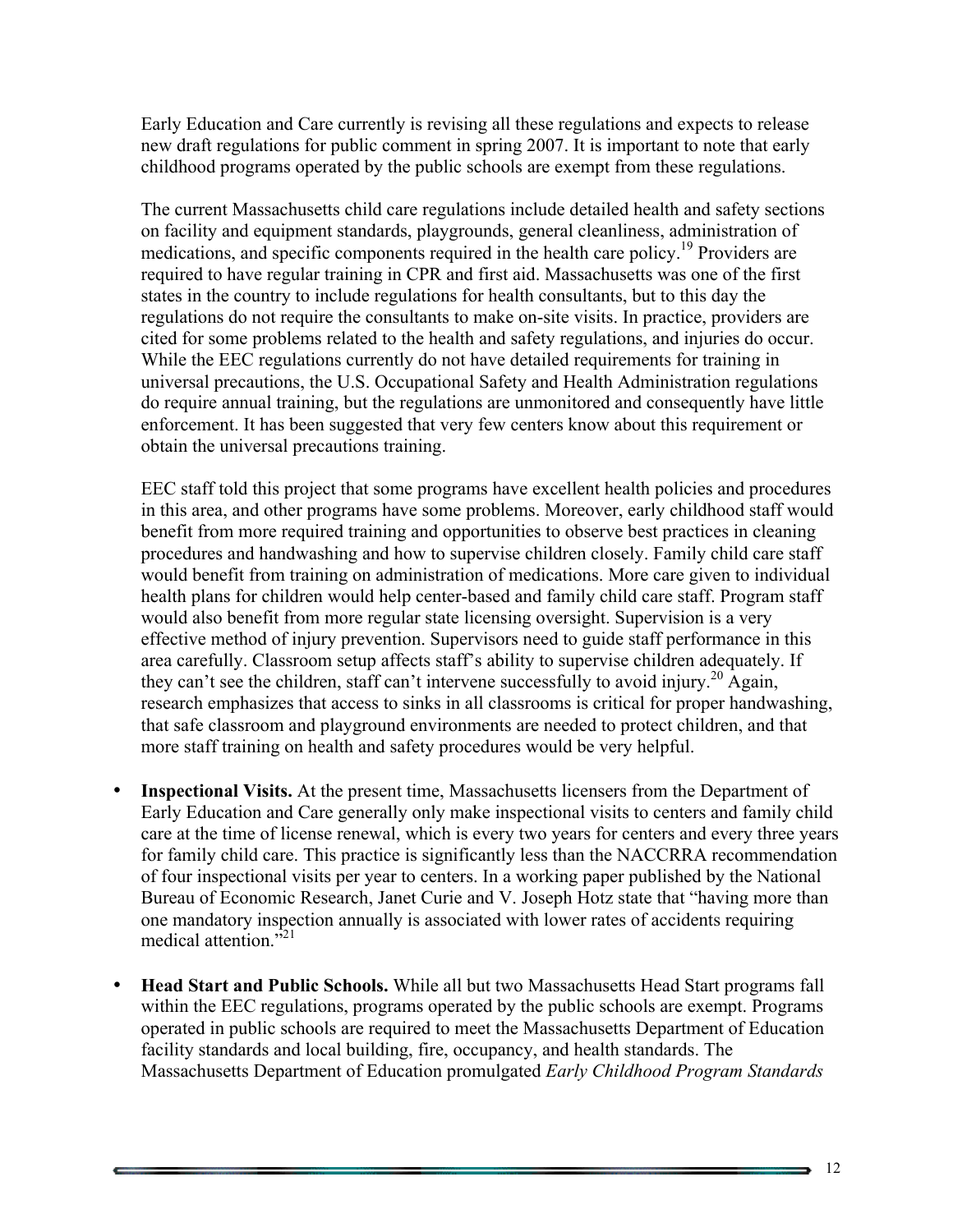*for Three and Four Year Olds* in 2003, but no enforcement mechanisms have been attached to these standards.

- **Resource and Referral Agencies.** The Department of Early Education and Care also oversees the Child Care Resource and Referral Agencies. Some of the Resource and Referral Agencies have made strong efforts to provide training and support around health and safety issues. An example is a partnership between Child Care Connections and the Department of Public Health's Regional Consultation Program to train child care providers in inclusion of children with chronic illnesses.
- **The Massachusetts Department of Public Health (DPH).** DPH also has been involved in strengthening early childhood health and safety practices. DPH staff train health consultants. They are also working with their regional consultation programs and EEC to bring health care providers to the table with early education and care professionals on training and other topics. DPH staff and others have identified the need to address the inconsistency between DPH's and the Board of Registration and Nursing's regulations on medication administration with the requirements of the Americans With Disabilities Act and issues being raised at the Department of Early Education and Care. Also, DPH is completing a study of health consultants in the state and expects to publish the findings soon.
- **Community Partnerships for Children (CPC).** The CPC Program, originally part of the Massachusetts Department of Education and now located within the Massachusetts Department of Early Education and Care, emphasizes the need for providers to become accredited through NAEYC or NAFCC, or to obtain the Child Development Associates credential, and supports local communities in providing technical assistance and funding for providers to become accredited. A few local CPCs also have chosen to fund health consultants in their communities.

While impressive and representative of the efforts of many hardworking and skilled professionals, these national and state initiatives to set standards have not yet resulted in the deep and broad systemic improvements needed for health and safety practices to become the cornerstone of high quality early education and care in Massachusetts.

## **III. CORNERSTONES: OUR NEW STUDY TO STRENGTHEN THE INTEGRATION OF HEALTH AND SAFETY INTO EARLY EDUCATION AND CARE PROGRAMS IN MASSACHUSETTS**

With generous support from the Hood Foundation and an anonymous donor, the Schott Fellowship in Early Care and Education and the Bessie Tartt Wilson Children's Foundation cosponsored a project and worked with a distinguished advisory committee to answer several questions:

- What are the health practices in early childhood programs in Massachusetts?
- What policy, training and support recommendations would make a difference?
- Are there two to three factors which, if prioritized, would indicate significant positive change in health practices in early education and care programs?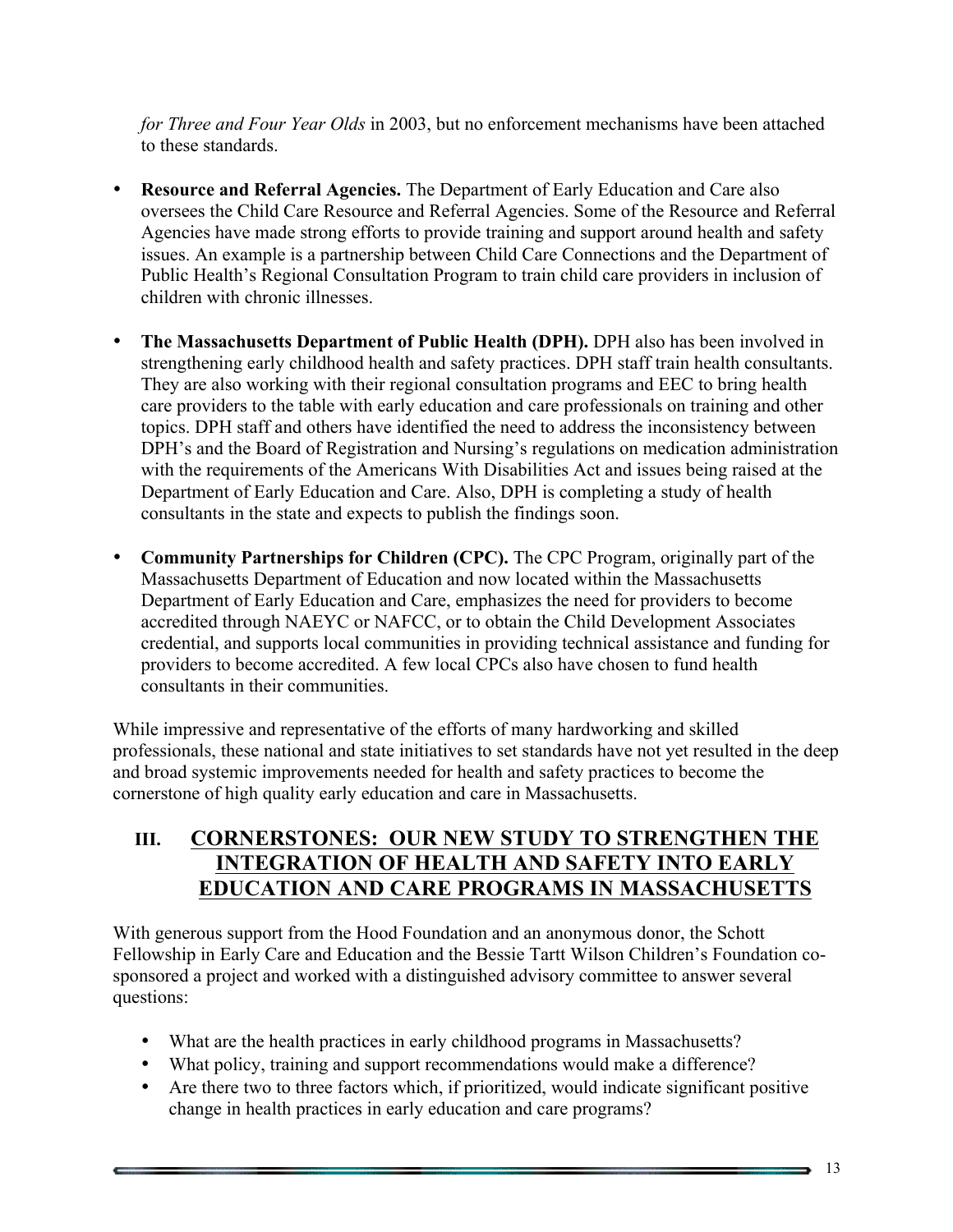To do this work, we engaged in three approaches:

- First, we prepared an extensive literature review, which provided an overview of significant national and state standard setting efforts, and summarized current research in four important areas of health and safety: child care health consultants, general cleanliness/overall safety/playgrounds, administration of medications, and individual health plans for children with medical needs.
- Second, over 50 people participated in a one-day forum that provided an overview of successful health practices in Connecticut and other states, summarized data about the status of health practices in Massachusetts, and presented preliminary findings from a new survey of health consultants in Massachusetts.
- Third, a distinguished advisory panel comprised of 28 experts and other key child health care informants from the academic, government, and provider communities in Massachusetts met several times to review current issues and research findings related to health and safety and to prioritize several key areas for reform. The group achieved consensus on the recommendations found at the end of this report.

During this process, we studied current health and safety practices in center-based and family child care homes in Massachusetts and reviewed significant research findings from across the country (please note that this report includes only a few research studies on Head Start and no data on public school programs). We wanted to see how well our children are protected in their early childhood programs and to determine what steps should be taken to prevent injuries or infections in the future as more and more children enter early childhood programs.

#### **IV. WHAT ARE THE HEALTH PRACTICES IN EARLY CHILDHOOD PROGRAMS IN MASSACHUSETTS?**

After reviewing the research and considering the input from experts and informants from across the state, the Advisory Committee on Health Practices agreed upon five major findings.

#### **1. While there are few reported incidents of health and safety problems, Massachusetts programs sometimes place children in unsafe environments and/or expose them to infection unnecessarily.**

While Massachusetts center-based and family child care programs do meet the basic state licensing standards, significant numbers fail to meet higher quality national standards for health and safety, according to a new report commissioned by the Schott Fellowship in Early Education and Care and conducted by Nancy L. Marshall, Senior Research Scientist and Associate Director, Wellesley Centers for Women.

The *Massachusetts Early Care and Education Health Report* draws on data from a series of studies known as *The Massachusetts Cost and Quality Studies*, which were conducted between 1999 and 2003, and includes data from random samples of 90 center-based preschool classrooms, 102 center-based infant classrooms, 104 center-based toddler classrooms, and 203 family child care homes. For each of these samples, data is available on observed health and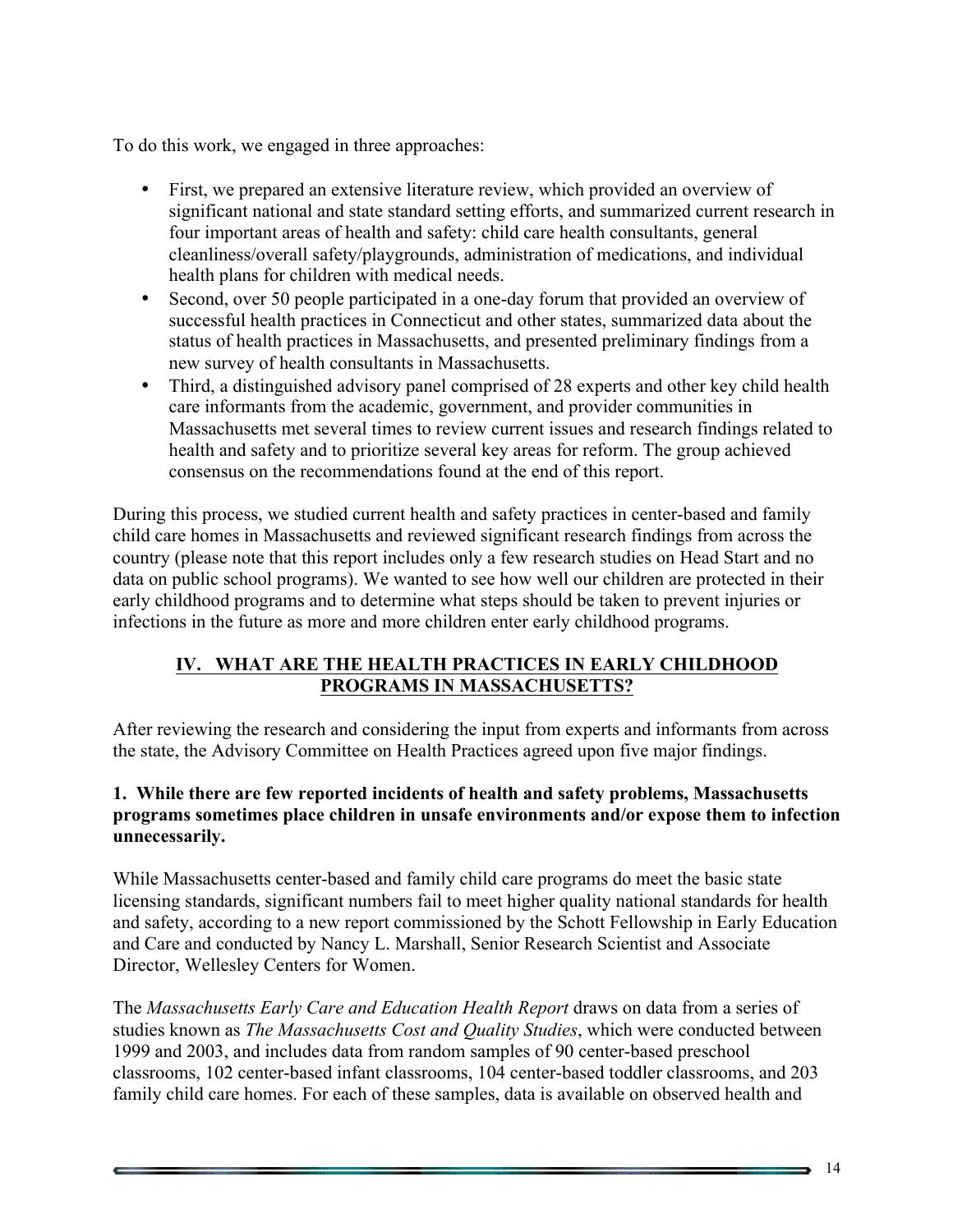safety practices. The report includes data from centers from all regions of the state, from not-forprofit and for-profit centers, and from programs serving a variety of children and their families. Head Start and programs operated in the public and private schools were not included in the study, but some of the general findings may also be relevant to them. Centers and family child care homes were drawn from across the state in direct proportion to each region's market share; that is, their likelihood reflected the number of children they served, relative to the number of children served by other centers in their region of the state.

Observations were conducted to measure the quality of care in centers and family child care homes. In centers with more than one classroom serving the age group of interest, a single classroom was randomly selected in each of the centers in the samples. Specially-trained data collectors observed classrooms and family child care homes (FCCH) for three to four hours, working with center staff and FCCH providers to select a time that was convenient for the programs and that was typical of the usual care environment for that setting. Data was collected by trained observers. In preschool classrooms, they used the Early Childhood Environment Rating Scale – Revised Edition (ECERS-R). In infant and toddler classrooms, the observers used the Infant/Toddler Environment Rating Scale (ITERS), and in family child care, they used the Family Day Care Rating Scale (FDCRS).

The observers were master's-level professionals, with experience in early childhood education or related fields. The observers participated in 20 hours of classroom training, followed by a minimum of four practice visits with the trainer (about five hours each), for a total of at least 40 hours of training.

The charts below summarize the findings regarding general health and safety practices. Please note that these charts do not include data from Head Start or public or private school programs. In addition, the EEC licensing regulations for family child care were revised and the new preschool standards were implemented after the data was gathered for this report, so that higher quality health and safety practices in family child care and centers might be more widespread.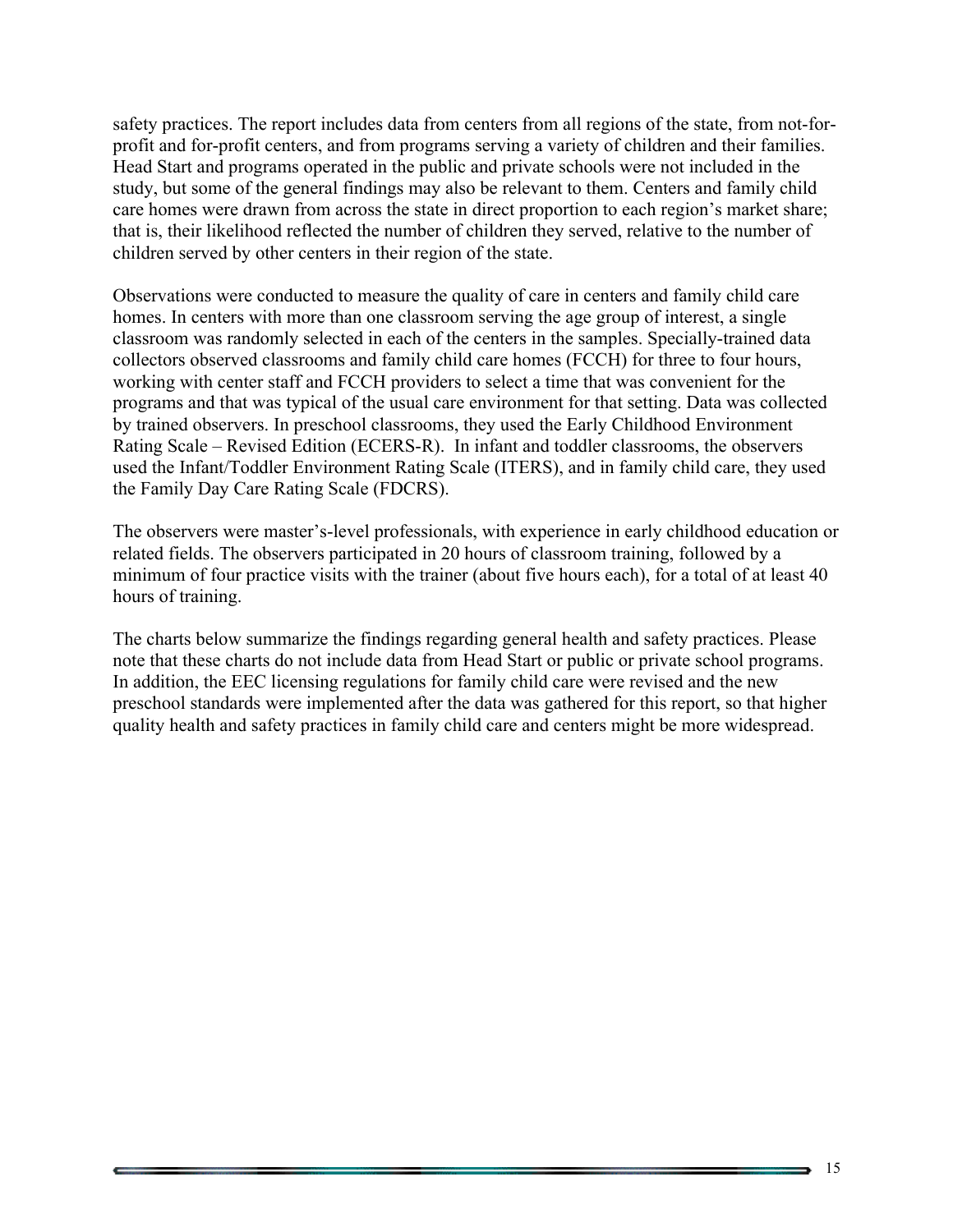



,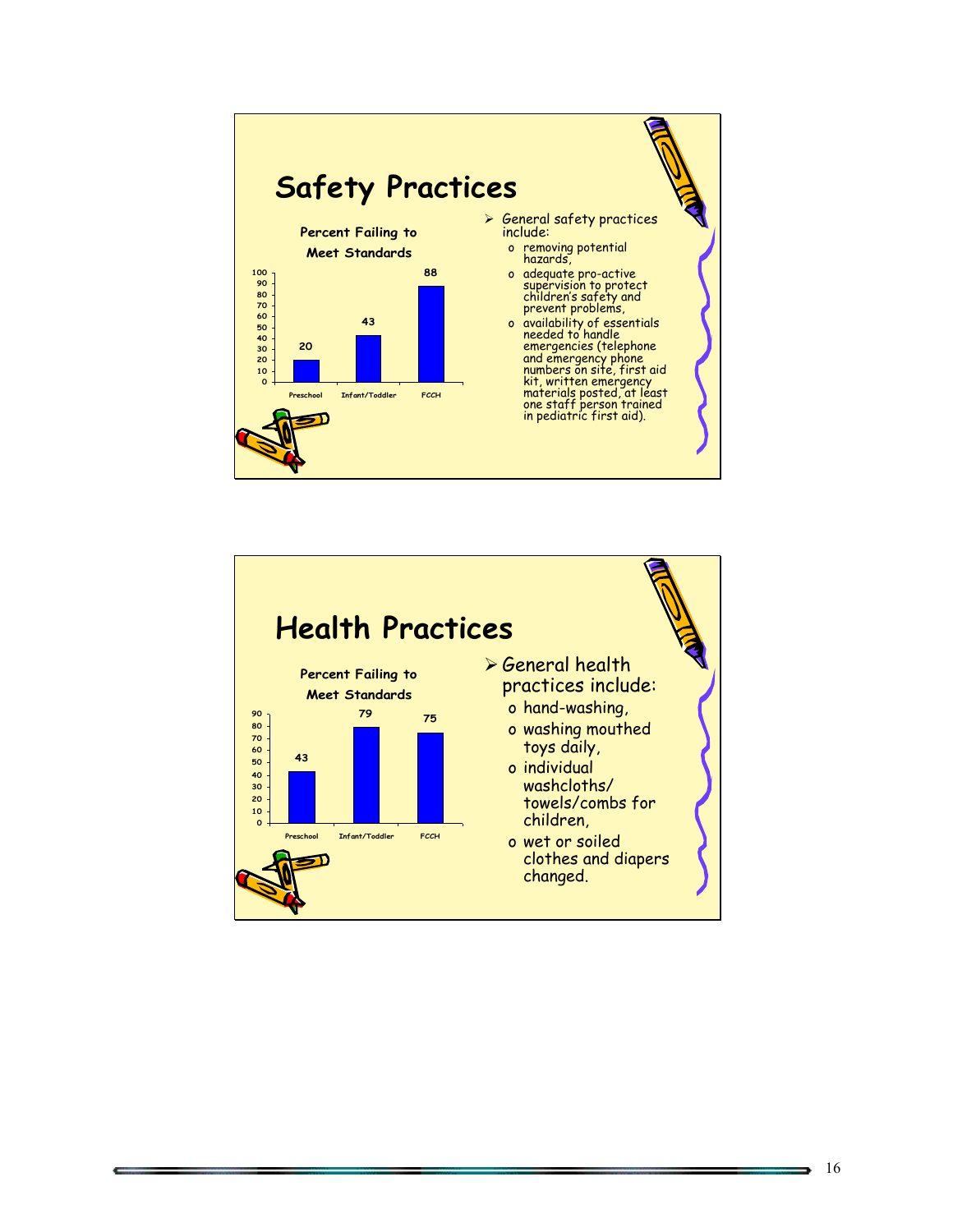



 $\overline{\phantom{a}}$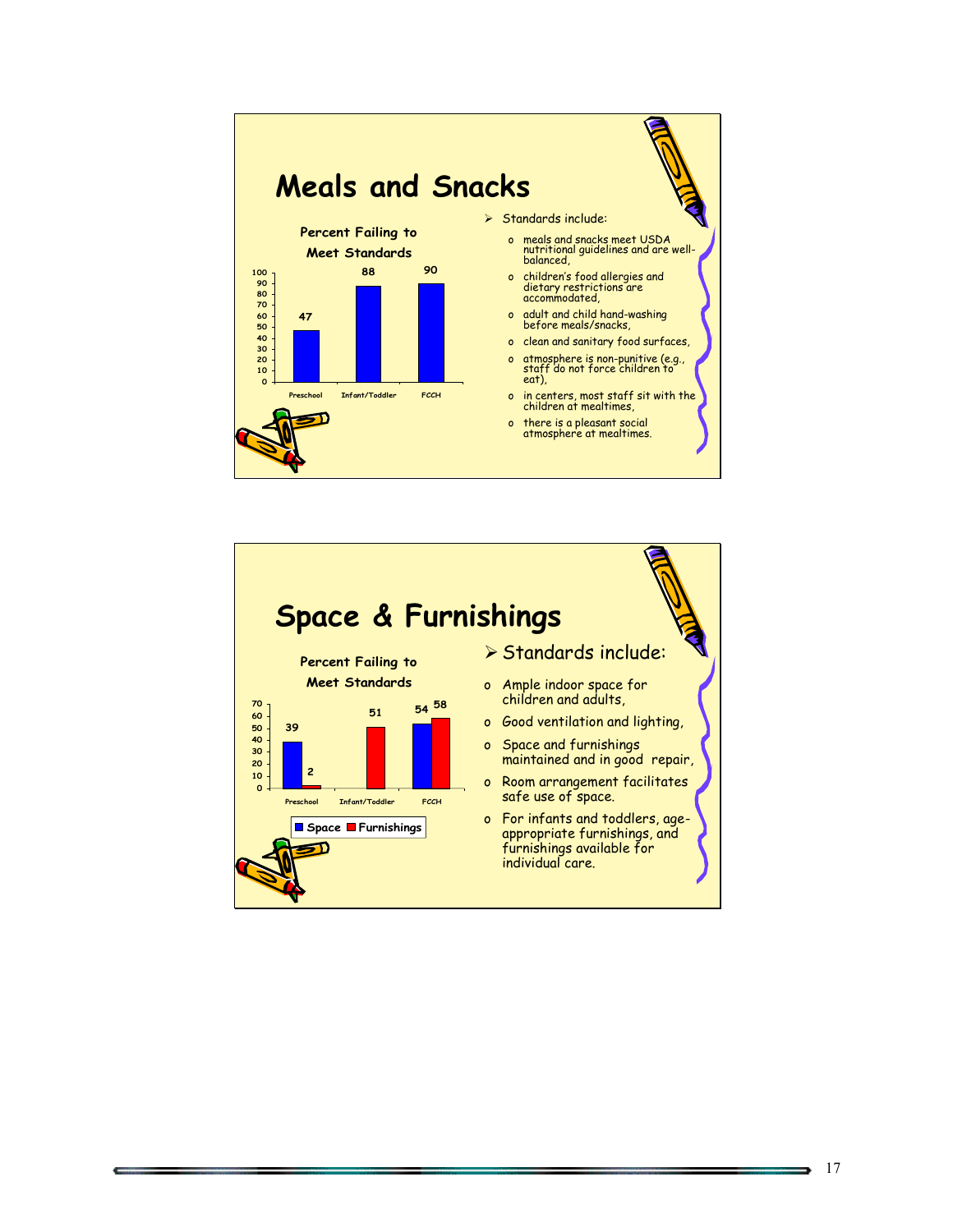# **Physical Activity**

- More than half of centers serving preschoolers did not meet the Good benchmark for physical activity. They either:
	- did not provide indoor space for active play when the weather prohibited outdoor play,
	- the outdoor play space was not on the same level and near the classroom,
	- or the space was organized in such a way that physical activities interfered with each other (for example,<br>children could ride tricycles<br><u>th</u>rough the ball-play area).
- $\triangleright$  In one-third of centers serving preschoolers, while supervision was adequate to protect children's health and safety (e.g., enough staff present and positioned around the play area),

the staff did not act to prevent dangerous situations before they occurred or assist children in their use of equipment to develop gross motor competencies (such as helping children learn to pump a swing).



Problems were more acute in infant and toddler programs and family child care than in preschool programs. Significant areas of concern were related to: adult and child handwashing, adequate supervision of children, setup of program space to allow for adequate supervision of children at all times, space and furnishings maintained and in good repair, inadequate or unsafe indoor or outdoor space for physical activity, nonpunitive atmosphere, and pleasant interactions between staff and children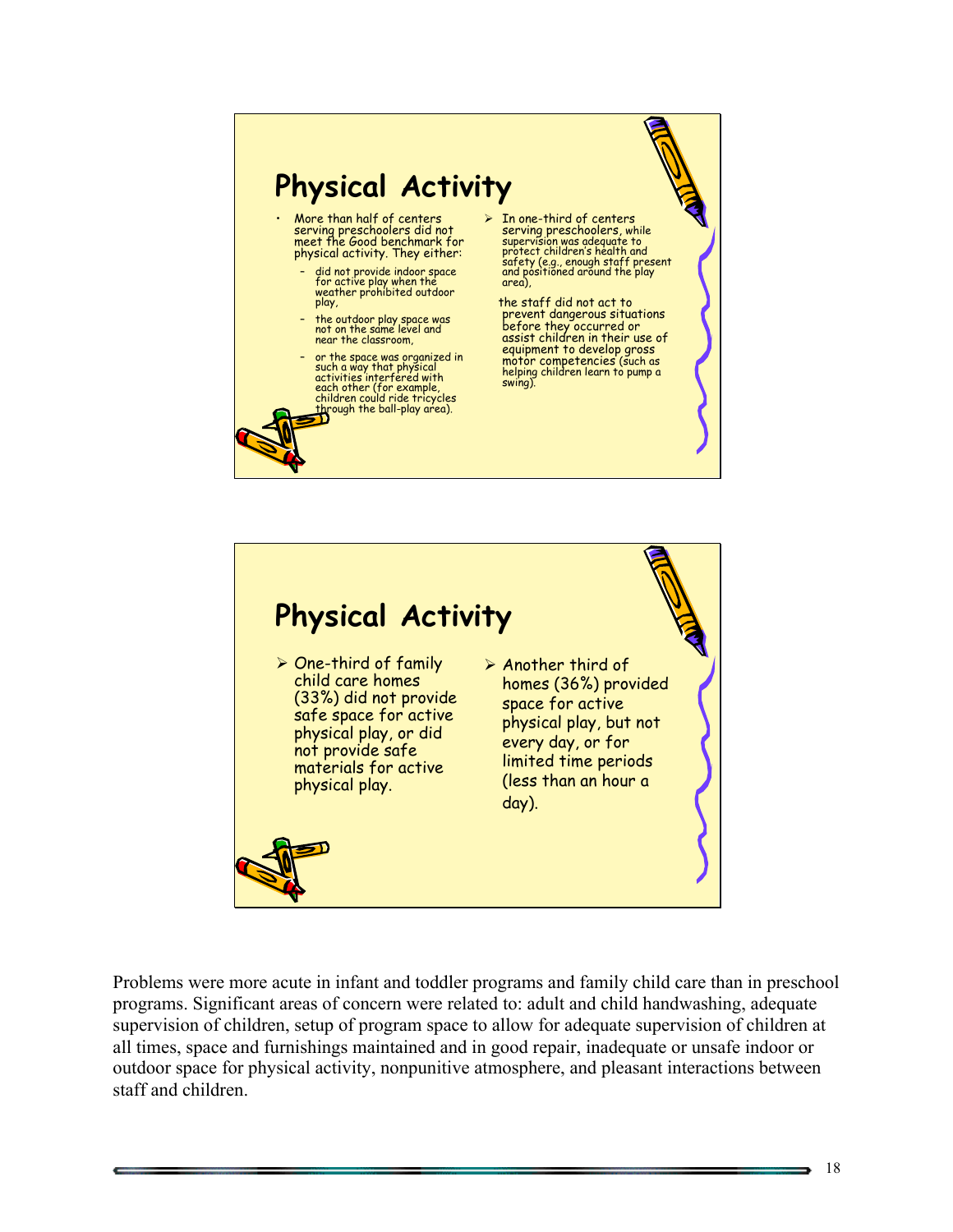Other research provides a picture of health practices across the country. While the research was primarily focused on center-based and family child care programs, the issues raised may also be relevant for Head Start and programs operated by the public schools.

Overall, research findings show that:

- Children in child care settings do pick up infections, but most of the infections are mild and diminish the longer the child is in a program.<sup>22</sup> It should be noted, however, that children with chronic conditions can be adversely affected by minor infections. Colds can become serious medical problems for children with asthma or HIV. Other recent studies show that children who participated in early childhood programs had fewer respiratory illnesses, common colds, and asthma in early school years than children who were not in child care programs. <sup>23</sup> These studies and others have documented that handwashing, use of hand sanitizers, training of staff in infection control mechanisms, aseptic nose-wiping, using an alcohol-based oily disinfectant, keeping the child care centers clean, and washing toys regularly reduce the spread of infection in child care programs. 24
- All existing evidence suggests that children are as safe, on average, while in child care settings as they are while being cared for in their home.<sup> $25$ </sup> Injuries still happen to young children in child care settings, although "children are less likely to be injured in licensed child care than at home.<sup>226</sup> Other research has found that injuries occur in all environments and that children's social-emotional status, staff supervision, faulty equipment and poor classroom layout contribute to the injury rate. Staff/child ratios, staff stability, and staff educational levels also have measurable effects on injury rates. $27$
- Well-maintained equipment and high quality facilities also help prevent injuries and illness. The Local Initiative Support Corporation offers many helpful publications in this area. *Equipping and Furnishing Early Childhood Facilities* provides useful guidance in planning a classroom; developing activity areas and learning centers, including planning for children with disabilities; identifying furnishings and equipment needed; and guidelines for purchasing furnishings.<sup>28</sup> The *Early Childhood Physical Environment Checklist* provides standards for high quality facilities that promote children's health and safety, offer a good working environment for staff, and provide family-friendly space for parents. The *Checklist* provides standards, criteria, and a rating scale for the building exterior and entry, program support space, children's spaces, and outdoor play areas.<sup>29</sup>
- The National Program for Playground Safety, the American Academy of Pediatrics national child care illness exclusion guidelines, and the national Back to Sleep campaign to decrease sudden infant death syndrome all offer specific recommendations to enhance our children's health and safety.
- Massachusetts can learn from model programs in other states such as the following:
	- *North Carolina* Their new playground regulations have been shown to be effective in reducing injuries.<sup>30</sup>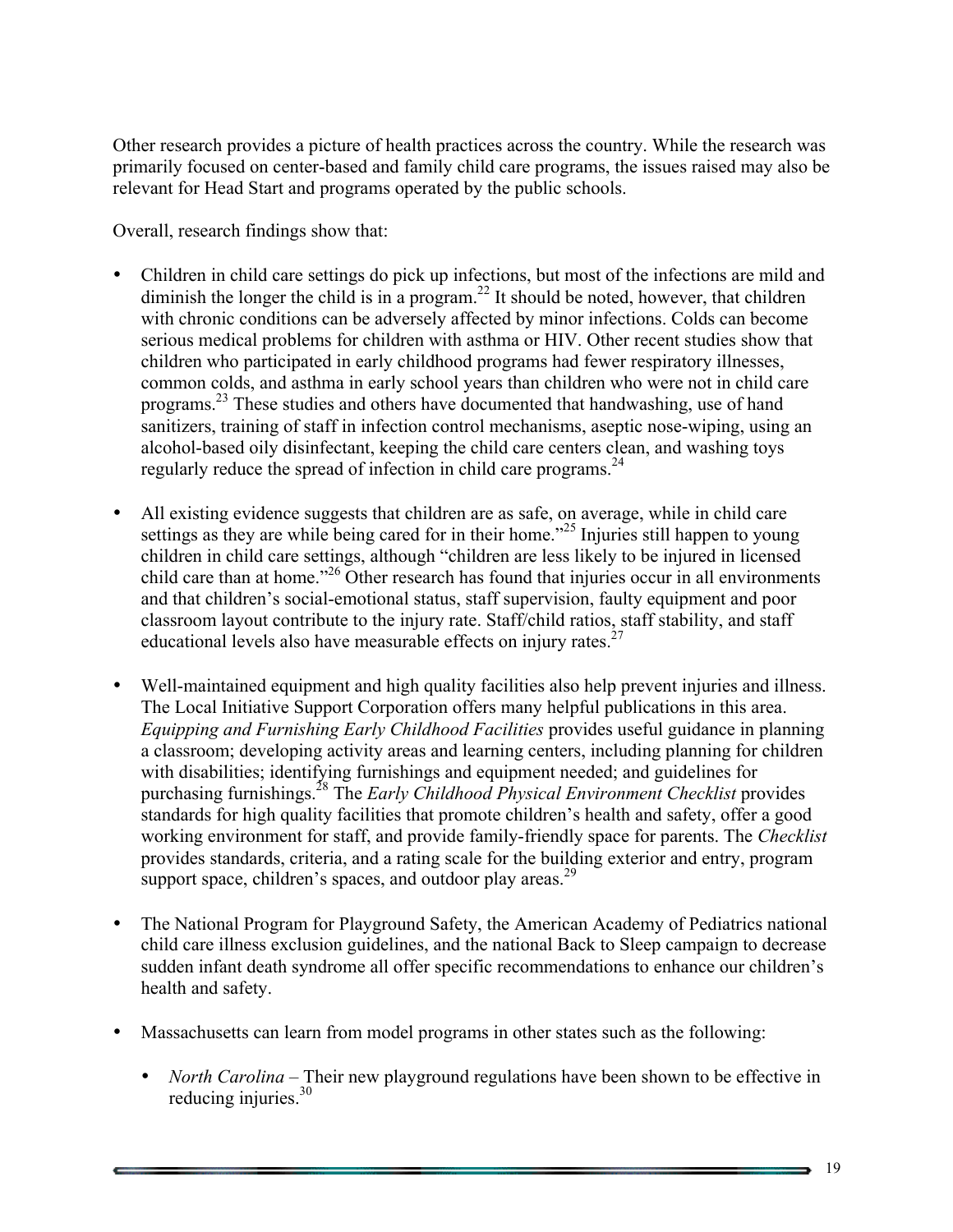• *California* – The Child Care Health Advocate Program trains early childhood teachers to become health advocates and spend several hours per week outside of the regular classroom in early childhood programs to focus on improving health policies and practices. They have helped programs improve health and safety practices, keep up-todate health records, and provide training to program staff on ways to improve child health and safety.

#### **2. More children with special medical and developmental problems are enrolling in early childhood programs and some program staff are not sufficiently equipped to serve them properly.**

More and more child care providers are faced with issues related to serving children with special medical or developmental problems. According to the National Survey of Children with Special Health Care Needs, there are 221,840 self reported children in Massachusetts with special health care needs.<sup>31</sup> A 2001 National Health Interview Survey found that almost 7% of children ages 0-4 have a medical issue requiring regular use of prescription medicine for at least  $3$  months.<sup>32</sup> Increasing numbers of children are being diagnosed with and receiving medications for Attention Deficit Disorder, Attention Deficit Hyperactivity Disorder, diabetes, and asthma, and increasing numbers of children need special medical equipment.

The Americans with Disabilities Act requires child care providers to make accommodations to integrate children with special medical needs into their programs. Most providers will attempt to serve these children, but lack the skills and/or number of staff to do so in a safe manner. Children with developmental delays, seizure disorders, atopic diseases, asthma, diabetes, or many other medical problems may require medication or help with specific medical equipment in the child care setting. Families are seeking early childhood programs where staff are equipped to address the special health care needs of children with G-tubes, colostomies, or those in need of suctioning, using nebulizers, etc. It is critical that relevant state officials, health care consultants, parents, and early childhood staff work closely together to serve the needs of these children. EEC has made flex pool funding available to increase staffing for programs serving children with *significant* health and special needs, and DPH has the regional support programs mentioned above to help develop plans for children transitioning to preschools and schools.

Many Massachusetts providers, however, have had little or no training in medication procedures or serving children with G-tubes, nebulizers or other special medical equipment. While child care providers who are not medical or health care personnel are giving medications to and serving young children with special medical needs in their programs on a regular basis, EEC does not have any licensing requirements requiring specific training in this area. Researchers in other parts of the country have found that some providers have given the wrong dosages, no dosage, or late dosages of both over-the-counter and prescription medications. $33$  Sometimes, families of children with food allergies do not give child care providers any medicine to use in emergencies and, while providers may be familiar with EpiPens, many do not know how to use them correctly.<sup>34</sup> Staff do not always know symptoms and triggers of asthma. In Massachusetts, there are several different sets of regulations governing the administration of medications and issues related to the delegation of responsibility to child care staff to administer medications.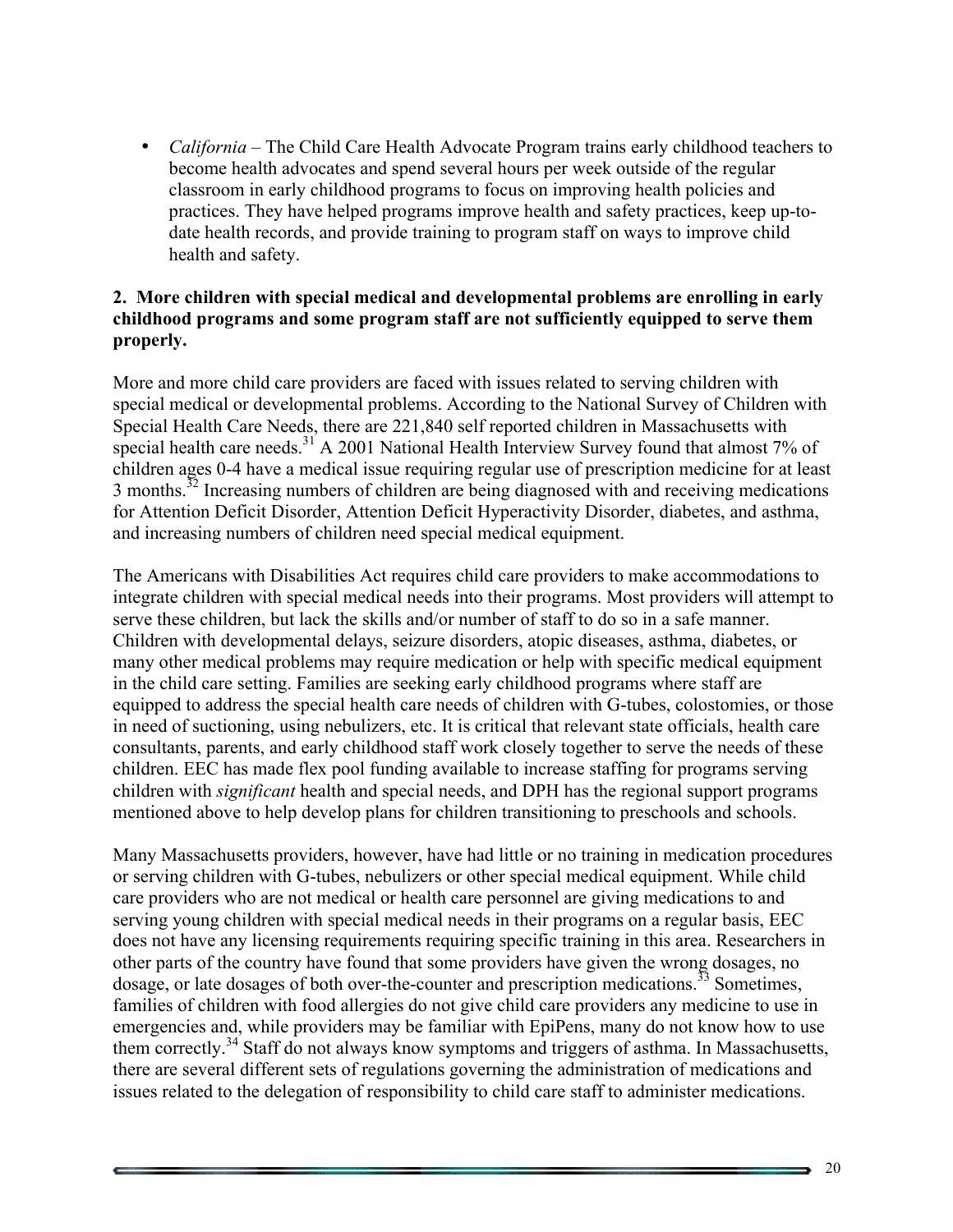Connecticut offers two promising practices that might be relevant for Massachusetts policy makers seeking to strengthen early childhood staff expertise in this area. Connecticut has developed uniform standards in administration of medications and a mandatory requirement that one staff person in each center-based program successfully participate in a training program on administration of medications. At least one of the training programs offered in Connecticut includes sections on serving children with nebulizers, but that program does not cover the use of other medical equipment. Connecticut regulations do require that children with special health care needs have an individual plan of care that includes information on how staff are to care for them. The individual plan of care would cover the use of special medical equipment. Of course, any mandated training program would have to address the problem of staff turnover. In addition, Connecticut has implemented a uniform statewide health assessment for all children entering early childhood programs. There are sections for the parent, child care provider, and health care provider to complete, so that all parties share essential information on the child's health with each other  $35$ 

Other models and resources that might be helpful for Massachusetts are Head Start individual health plans applicable for all young children, asthma action plans developed by the Asthma and Allergy Foundation of America for children with asthma or allergies, and materials provided by the American Diabetes Association for children with diabetes and the Food Allergy and Anaphylaxis Network for children with food allergies.

#### **3. Massachusetts early childhood providers and child care health consultants are not working together as effectively as they could.**

Child Care Health Care Consultants (CCHCs) offer a variety of benefits to early childhood providers. As part of a 2006 literature search published by the Healthy Child Care Consultant Network Support Center at the Education Development Center, the authors concluded:

CCHCs can support ECE (early education and care) programs with best practices for teaching good health behaviors and creating safe environments; ECE providers can assist health professionals with early identification of children's health and social-emotional needs....  $(p. 2)^{36}$ 

They found positive outcomes in many studies in several general areas:

- "Policy Child care health consultation appears to have a positive impact on the development and use of standards-based health and safety policies in ECE programs…" (p. 31)
- "Practice: Child care health consultation appears to be effective in promoting specific health practices in ECE programs including nutrition and safe food handling, infection control (handwashing, diapering, and toileting procedures), infant sleep position, and safe and active play." (p. 31)
- "Regular Sources of Care: ECE programs that receive health consultation had improvements in the percentage of enrolled children with up-to-date immunizations, as well as children with a medical home, dental home, and a well-child physical exam on file." (p. 3)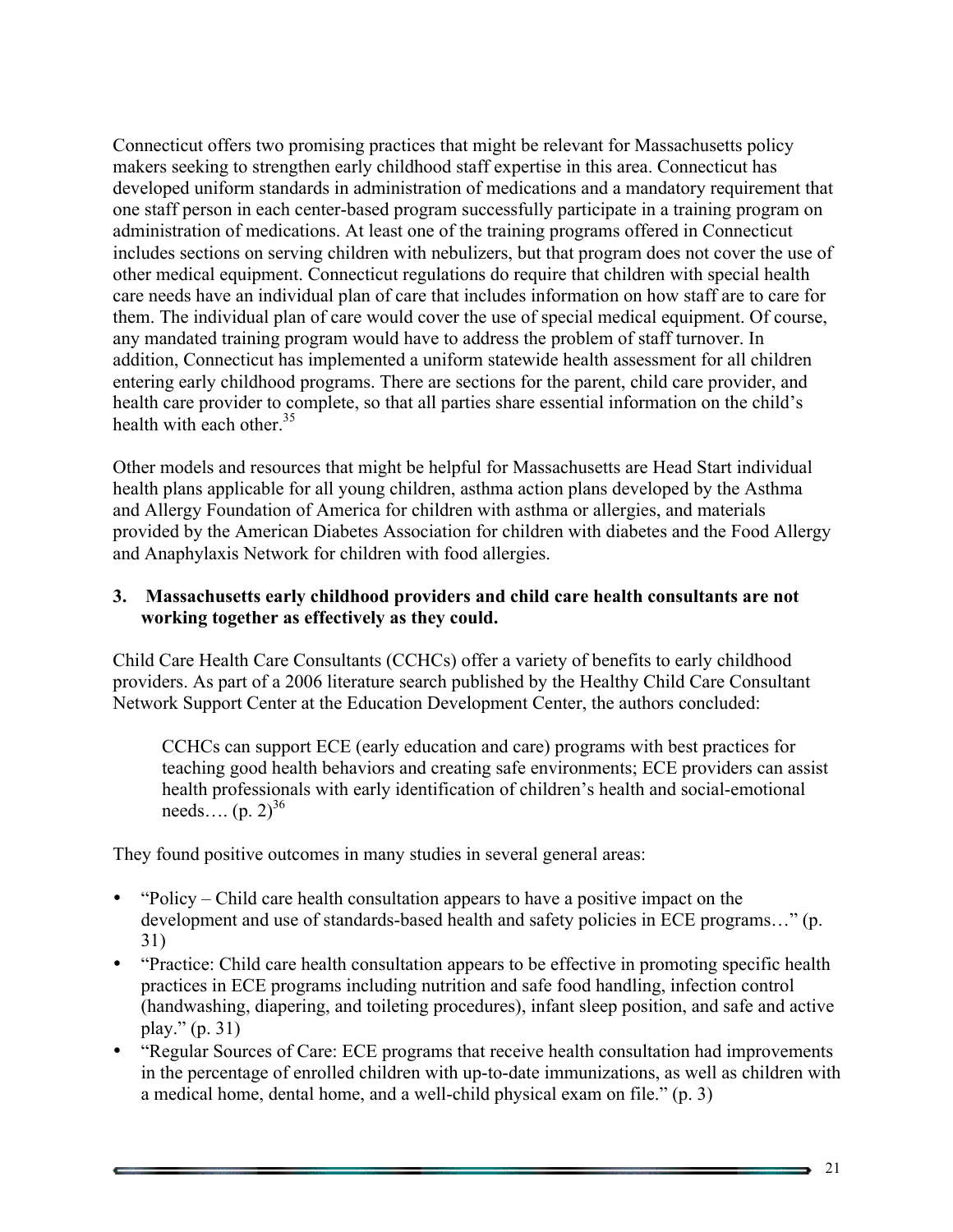• Consultation: "'Lessons learned' from multiple consultation sites suggest that a trusting, mutually respectful relationship between a consultant and the ECE program director is a critical element in effective consultation practice." (p. 3)

Massachusetts needs to do more in order to achieve the outcomes from CCHCs as listed above. While our licensing regulations require that center-based programs have a child care health consultant, there is no such requirement for family child care providers or systems. Moreover, our regulations do not require CCHCs to make site visits. The only current requirements are for CCHCs to approve the program's health care policy and review changes, be available for consultation as needed, and approve first aid training for staff.

In 2006, the Massachusetts Child Care Health Consultant Study was conducted by Glenwood Research, under the direction of DPH and EEC. [Note: data from this study has not been finalized, so it should be regarded as very PRELIMINARY.<sup>[37</sup> Over half of Massachusetts child care health consultants who responded to the survey were registered nurses (52%), followed by physicians (38%), and nurse practitioners (9%), and physicians assistants (1%). Preliminary results from the study are as follows:

- Seventy-two percent of CCHCs surveyed reported visiting programs once a year or more. However, a visit was not necessarily defined as health and safety related. For example, less than 40% reported assessing hygiene practices, environmental safety and hazards, and/or contents of the first aid kit. Only 34% reported supporting inclusion of children with special health care needs.
- Seventy-six percent of consultants were uncompensated.
- Review/approving and development of health policies and approving first aid policies were the most frequent consultant roles.
- Consultants provided training to programs in a number of areas including infectious diseases, CPR/first aid, nutrition, safety, and allergies/asthma.
- Consultants identified the most important health and safety areas to be addressed as: infection control, safety and injury prevention, and staff education/training/experience about health and safety issues.
- As illustrated in the table below, consultants who were compensated provided significantly more assistance to programs than those who were not compensated.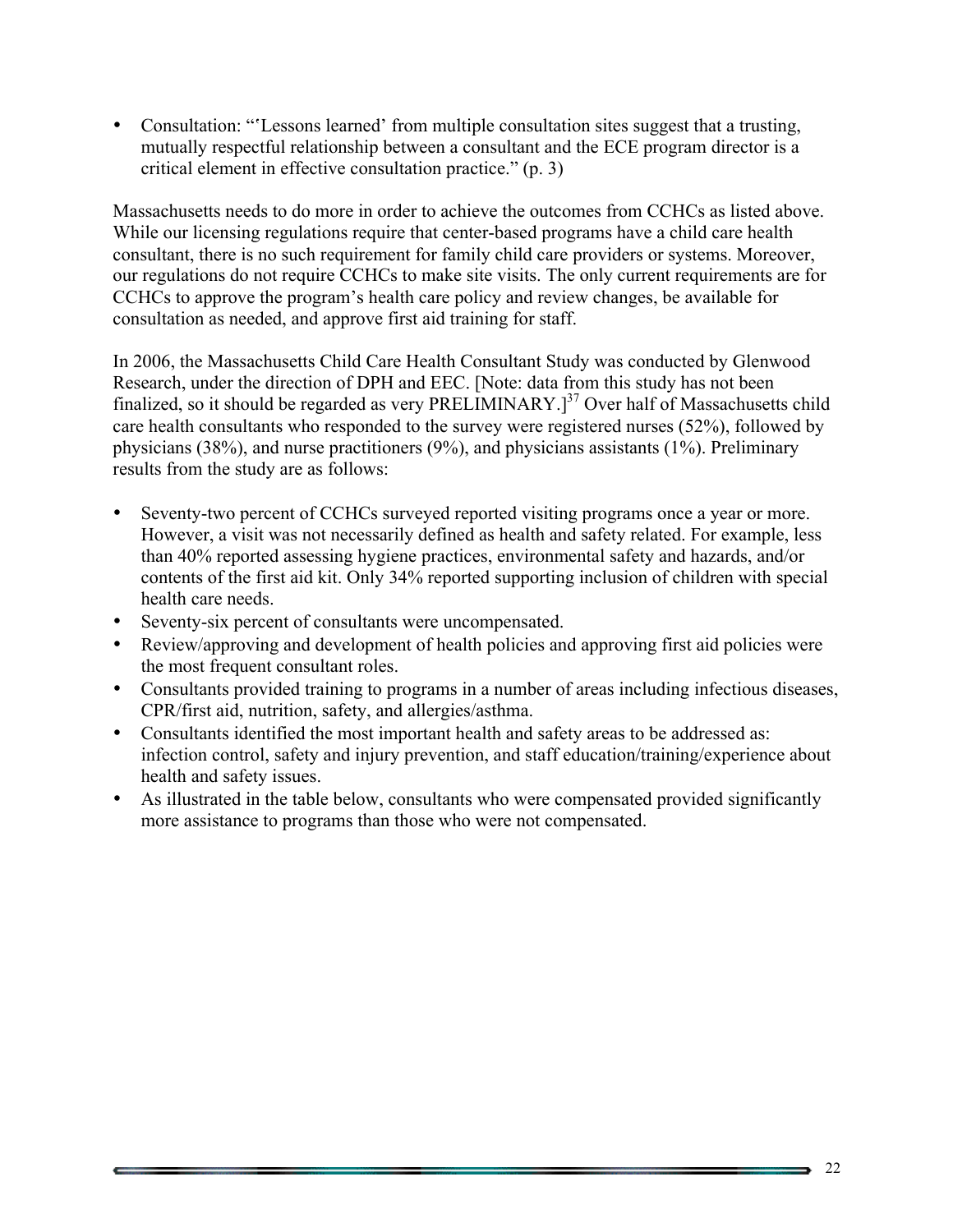#### PRELIMINARY FINDINGS

| Type of Assistance Provided by the CCHC               | <b>Not Compensated</b> | Compensated |
|-------------------------------------------------------|------------------------|-------------|
| Assist in the development of the program's health     | 64%                    | 77%         |
| care policy                                           |                        |             |
| Review and approve the health care policy             | 93%                    | 96%         |
| Approve any changes made to the health care policy    | 85%                    | 96%         |
| Approve first aid training curriculum for staff       | 53%                    | 77%         |
| Provide training for the program                      | 22%                    | 64%         |
| Identify needed resources                             | 48%                    | 77%         |
| Review of health records/immunizations of             | 15%                    | 61%         |
| individual children                                   |                        |             |
| Distribute information on specific health topics      | 36%                    | 80%         |
| Provide support for inclusion of a child with special | 24%                    | 68%         |
| needs                                                 |                        |             |
| Provide in-person assessment of environmental         | 30%                    | 66%         |
| safety and hazards                                    |                        |             |
| Provide in-person assessment of hygiene practices     | 31%                    | 61%         |
| Communicate with parents about individual child       | 13%                    | 64%         |
| issues                                                |                        |             |
| Provide in-person approval of first aid kit           | 32%                    | 58%         |

CCHCs have identified four possible ways to address their concerns: more staff training, enhanced guidelines and clearer definition of the role and responsibilities of CCHCs, parent education, and more on-site supports, both in terms of consulting and concrete resources, e.g. sinks in the classrooms. Other supports needed by CCHCs are compensation, training, clear regulations, and additional resources.

#### **4. There are a variety of communication problems among those concerned about health and safety practices and policies.**

Physicians and early childhood providers alike express concern about the lack of communication both between themselves and with parents regarding the specific health needs of young children. Misunderstanding and misinformation about the federal Health Insurance Portability and Accountability Act and other privacy requirements present barriers to the flow of information to those who need it. The current system requires that parents sign separate informed consent forms both at the doctor's office and at the child care program in order to allow health care and early childhood staff to share information. Since CCHCs do not visit programs on a regular basis, early childhood staff often do not have the opportunity to develop strong working relationships with the health care providers and thus are hesitant to call them when they have a situation needing expert medical advice. Health care and early childhood providers report that they often do not reach out to parents enough to ask for information about their child's health, or to share information that the providers have in their possession. The three groups do not get together for training or discussion on topics of concern to all of them, i.e., standards for exclusion of ill children or proper handwashing and cleaning procedures.

\_\_\_\_\_\_\_\_\_\_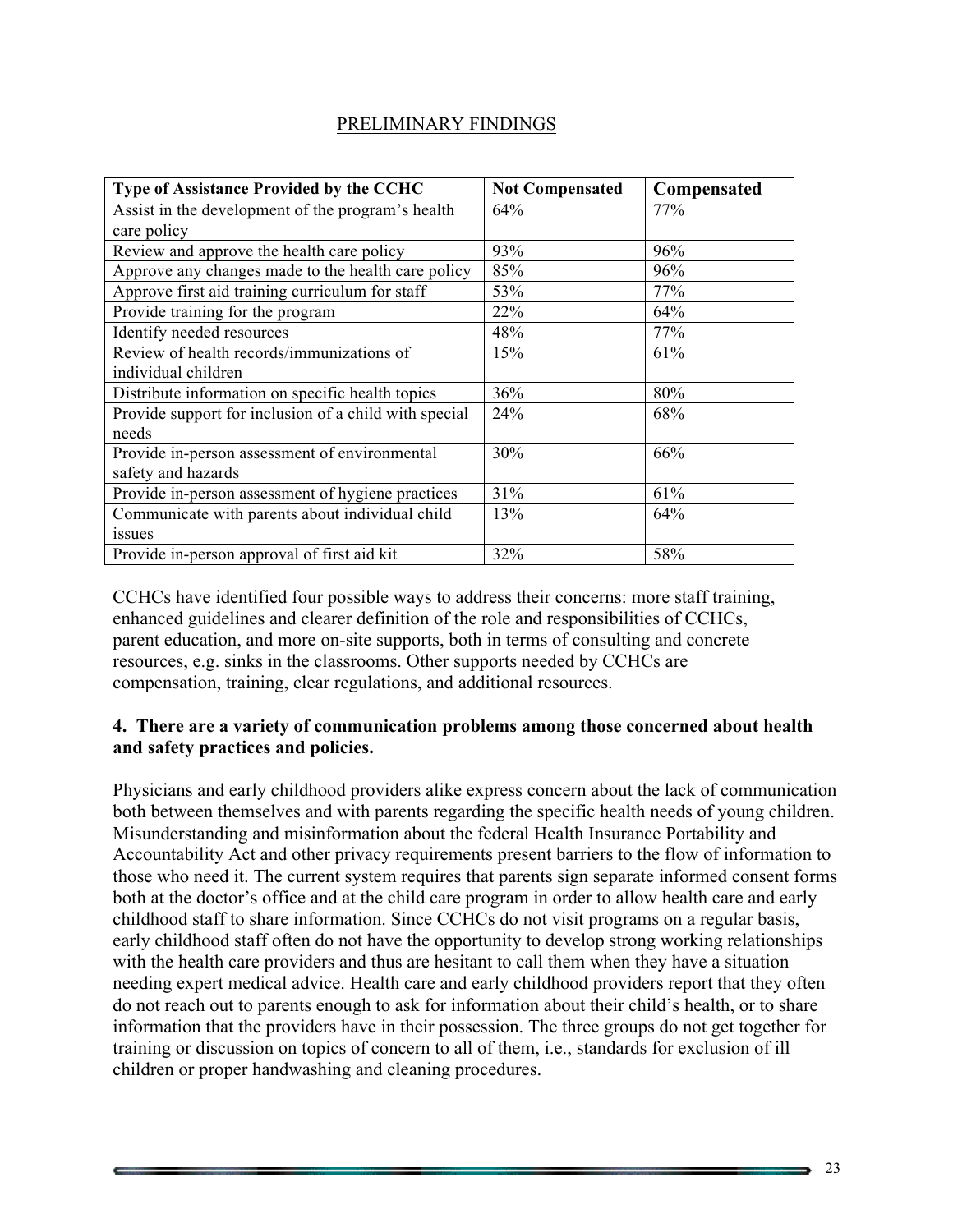In addition, information is not widely or effectively distributed about national standards in various health practices and ways to implement them in doctors' offices, in early childhood programs, and at home. For example, the National Academy of Pediatrics published national child care illness exclusion guidelines in 1992 and revised them in 2002, but use of these guidelines does not seem to be widespread. In a 2005 study of the knowledge and beliefs of these guidelines held by parents, pediatricians, and center based providers, Copeland, et. al. found that all three groups were not familiar with recommendations on at least four of 10 common illnesses or conditions. In fact, more than half of the pediatricians had not seen the guidelines; most parents and providers had seen their program's policies, but information was not available on whether they had seen the national guidelines. All three groups "overestimated the effectiveness of exclusion to prevent disease.<sup>38</sup> Moreover, as Nancy Marshall pointed out in her research cited above, trained observers noted poor handwashing and cleaning techniques in programs, in spite of the fact that the national accreditation standards are very clear in these areas.

Finally, policy makers in Massachusetts do not communicate with each other as well as they might regarding health and safety practices. For example, DPH, EEC, and the Board of Registration in Nursing need to work together to clarify discrepancies and strengthen their regulations related to administration of medications in child care programs. DPH and EEC have a common agenda in addressing issues related to playground safety, CCHCs, and other early childhood matters. The Department of Education and EEC should collaborate on uniform health assessment forms, which could provide useful data for both agencies in future health care planning for the children in their care. All agencies listed above should join together to develop better mechanisms to share information about children's health care needs.

Again, lessons may be learned from other states. Connecticut offers a useful lesson in planning at the state level. A Healthy Child Care Connecticut Coordinating Committee was formed and includes over 50 representatives from health care, early education and care, state agencies, higher education, private for-profit and non-profit agencies, professional organizations, advocates, and families. The collaboration and systems thinking of this group have provided the groundwork for systems development and systems change in the areas of health care consultation to early childhood programs, medication administration, and the new state health assessment form.

#### **5. There is a serious need for ongoing training and change in health care practices.**

Members of the Advisory Group and participants at our one-day forum talked about the significant gaps in health and safety training opportunities in the state and expressed the need for new training programs for center-based and family child care providers and public school staff. Parents should be included as much as possible so that home practices are consistent with those in early childhood programs. The following training topics have been identified as priority needs:

- Positive supervision
- Effective procedures for hand hygiene
- Proper cleaning procedures
- Planning the environment and arranging space
- How to select and maintain your equipment
- How to recognize and eliminate hazards in the early education and care environment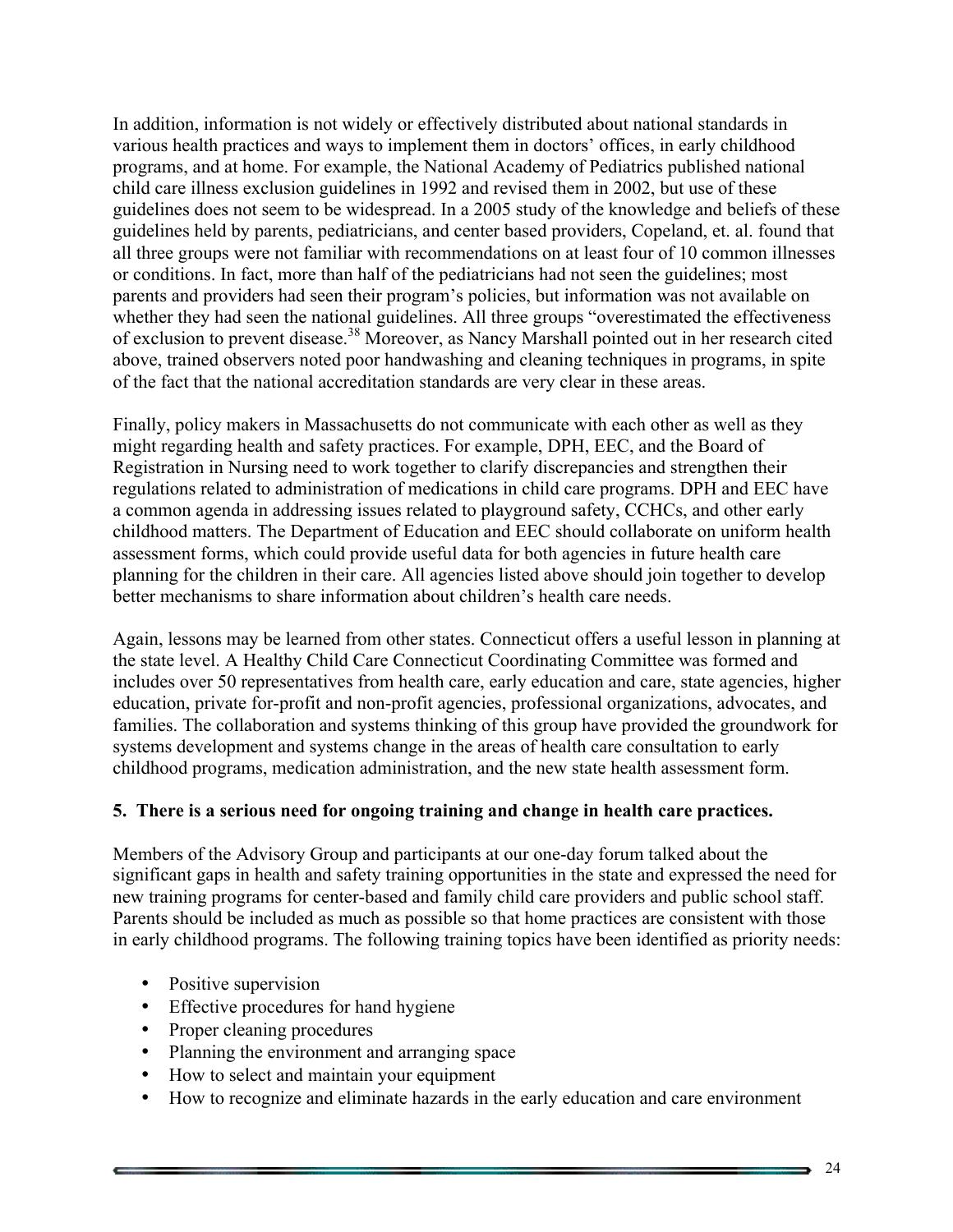- How to address behavior issues
- Nutrition
- Administration of medication and use of special medical equipment

Early childhood leaders emphasize that child care providers are already stretched to the limit in terms of requirements on their time. Any training initiatives must be provided at or near program sites and must be offered in such a way as to not be an additional burden for program staff. Emphasis must also placed on the need to address concerns of families of children with disabilities, language barriers, and cultural differences and in the ways families address health and safety issues in any training initiatives. Finally, Massachusetts early childhood leaders have noted that family child care systems and resource and referral agencies are excellent resources to use in providing training for individual family child care providers.

## **V. WHAT POLICY, TRAINING, AND SUPPORT RECOMMENDATIONS WOULD MAKE A DIFFERENCE?**

After a review of the literature and additional information and recommendations provided by other experts, our Advisory Committee agreed on the following *general principles* to guide future work to improve health and safety policies and practices:

- All improvements in health and safety practices and policies should be designed to strengthen communications between parents, health care providers, and early education programs and to encourage each group to respect each other's views.
- All health and safety practices and policies should ensure accessibility for all children, address the needs of children with disabilities, and address the special health needs of children.
- All health and safety practices and policies should respect the ethnic and cultural practices of families served in early childhood programs.
- All improvements in health and safety should be based on sound research.

After reviewing the general findings described above, the members of the Advisory Committee on Health and Safety Practices came to the following **conclusions** on major issues that need to be addressed to build better health and safety practices in Massachusetts.

**1. Improved statewide planning would enhance effectiveness.** Massachusetts lags behind other states, such as Connecticut, in developing the capacity for statewide early childhood health and safety planning across disciplines. We need to find a mechanism to invite all important stakeholders, including parents, government officials, representatives from the higher education community, public school officials, early childhood providers, the health care community, private funders, and others to come together to conduct joint planning. Issues to be addressed include: setting priorities among many significant needs and problems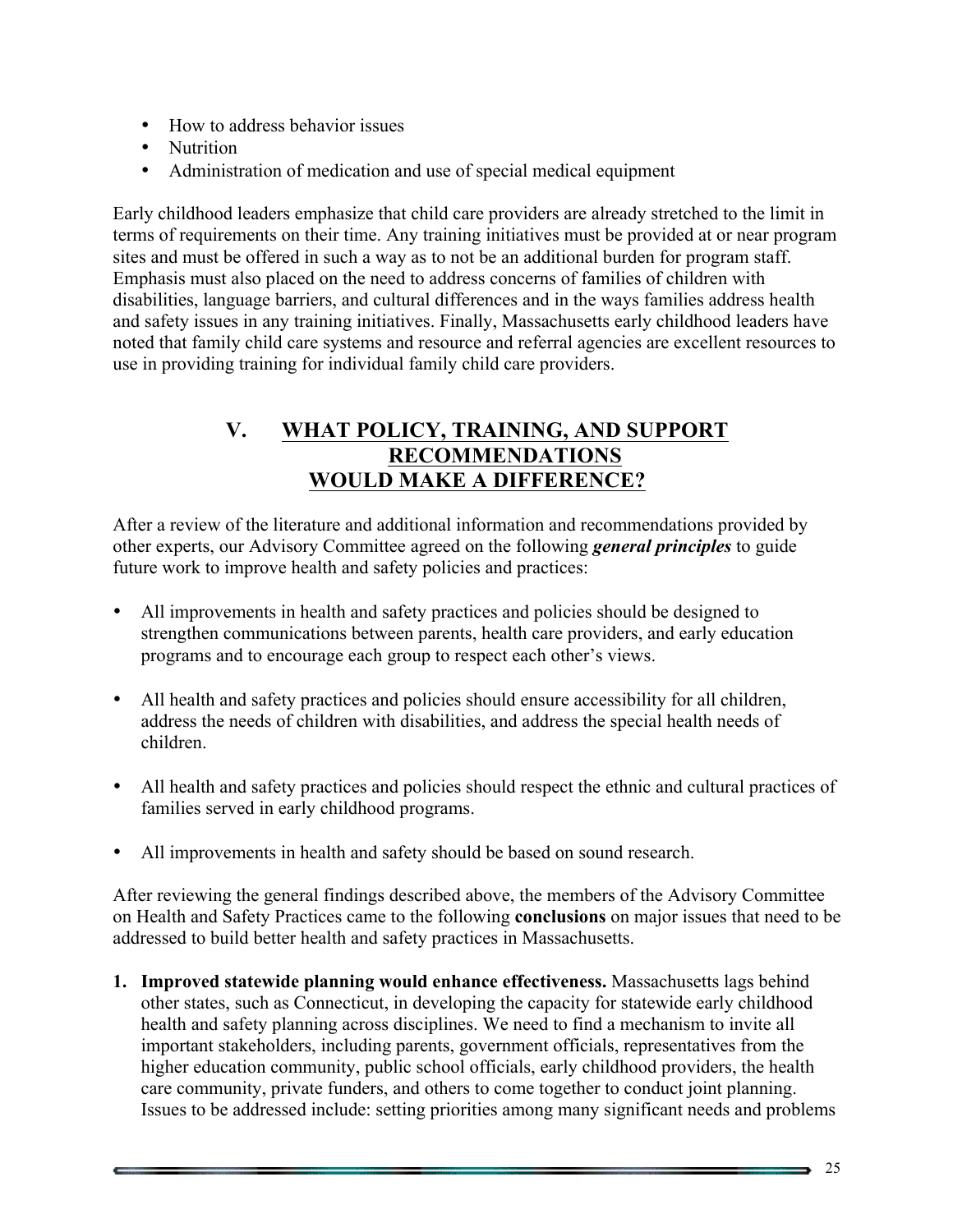of conflicting, outdated, or inadequate regulations and laws; developing new statewide programs; identifying funding sources; and advocating for and obtaining the money needed to make the changes needed to protect our young children. There is a significant need for parents who have direct experience in early childhood programs and representatives from the diverse linguistic, ethnic, and cultural communities served by the early childhood field to have major roles in any new statewide planning council.

- **2. Public education is essential.** Key decision makers and stakeholders are uninformed about the extent of problems related to health and safety practices in early childhood programs and are unfamiliar with the standards for high quality health and safety practices. Leaders in the early childhood education and care, health, higher education, and government are very familiar with the narrow issues related to their particular area, but do not have an overview of the general problems and what to do to address them. Early childhood directors and staff may be familiar with the accreditation standards, but they do not always understand why it is so important for them or the children in their care to wash their hands at all the times as suggested in the standards. Some teachers and family child care providers question why it is so important to emphasize handwashing, cleaning, and sanitizing over the many other responsibilities they are asked to assume. Many national experts have spent a great deal of time, money, and effort in creating quality standards in such areas as exclusion of ill children or playground safety, but their message is not reaching the people who would actually implement these standards.
- **3. Communications must be clearer.** There is a critical need to strengthen communication among health care providers, early childhood providers, and parents. Each group can provide significant insights regarding the health and safety of children in their care. Parents are the primary caregivers, and all methods of communication must recognize and respect this fact. Programs should offer ways for families to be engaged in the development of health and safety practices and should reach out to families to learn about their cultures and practices at home in order for everyone to be consistent with young children. Effort must be made to overcome the intricacies of the myriad laws and regulations governing privacy and the sharing of information. A goal of effective communication is to create a system where a health care provider can e-mail a child's health record or instructions for a new medication to the parent and to the early childhood provider.
- **4. Hand hygiene must be better understood and more consistently practiced.** Proper handwashing offers the best opportunity to reduce the spread of infection in child care programs. However staff and children are not washing their hands adequately or at all the right times. Sinks are not generally available in classrooms. Current early childhood regulations do not allow the use of hand sanitizers, which have been proven to be effective in reducing the spread of germs in certain settings.
- **5. There must be more focus on staff training.** Changes must be made to address specific weaknesses in health and safety practices across the state. Inadequate staff supervision on playgrounds, lack of positive staff guidance for young children, or lack of knowledge on how to serve a child with a G-tube can be addressed by more effective training or by incorporating information on specific health and safety practices into higher education curricula. The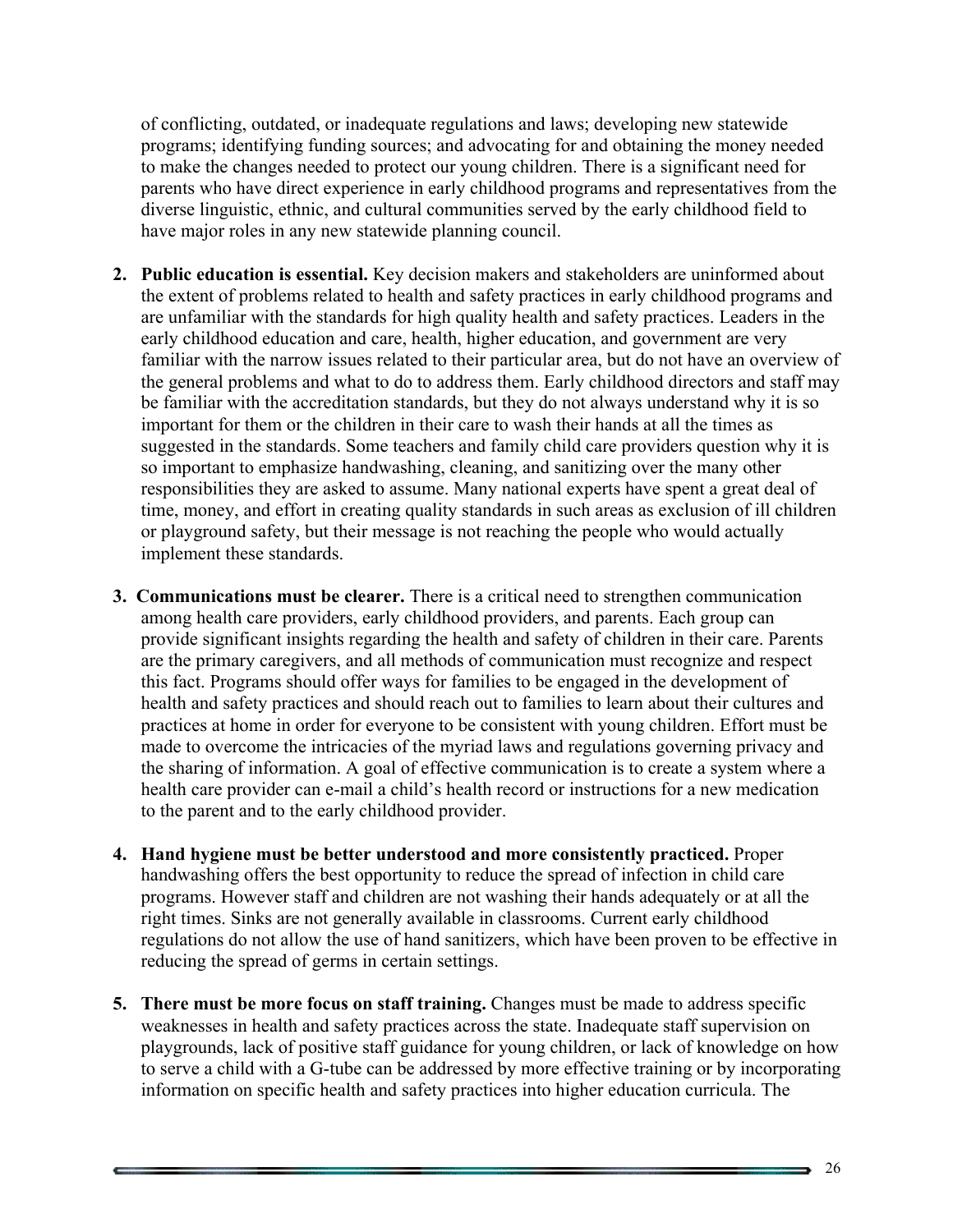problem of untrained early childhood teachers and family child care providers being asked to administer medication or use special medical equipment to address the needs of children with special health care needs requires a more significant response in terms of needed changes in regulations and development of a new statewide curriculum.

- **6. The Massachusetts "system" of child care health consultants must be strengthened.** Our system of child care health consultants is not providing the kinds of results seen in other states. Child care health consultants are not available for family child care providers and, for centers, they are not meeting the needs identified by both the health care providers and the early childhood staff. Although CCHCs are performing the tasks required by EEC regulations, they are often not visiting the programs enough to obtain a full understanding of program needs or developing strong enough relationships with early childhood staff for the directors or teachers to feel comfortable calling them with health care questions. A new research report described above shows that, in many cases, Massachusetts center-based and family child care providers have not incorporated the use of standards-based health and safety practices. CCHCs could do much more to address infection control, promote proper handwashing and safe food handling, prevent injuries through safe and active play, provide training, and provide information on special medical problems such as asthma to help programs include children with special medical needs. Lack of funding for compensation is a significant issue, as is the lack of requirements for CCHCs to visit programs. CCHCs need more training in the goals and practices of early childhood programs. Early education and care providers need more training on how to use CCHCs and more on-site support.
- **7. Investing in facilities and equipment must not be deferred.** There are capital needs in early education and care programs. The research is clear. Having sinks in classrooms encourages proper handwashing procedures, which, in turn, reduce spread of infections in programs. Having classrooms laid out so that staff can see children wherever they are in the room is critical for adequate staff supervision. In a significant number of programs, classroom or playground equipment is broken and in need of replacement or repair.

#### *Recognizing limited funds and resources*

It will be expensive to address all the areas listed above. Experts are forecasting a slowdown in the national economy. The war in Iraq and the American intervention in Afghanistan, homeland security, and interest on the national debt are draining the national budget for domestic programs. Our elected officials are working to address a significant deficit in the state budget. There are many competing demands for limited state and federal dollars. In the past few years, community, government, and business leaders have recognized the importance of and placed increased emphasis on early education and care. However, there are competing demands for the limited resources available for early childhood programming. Reducing the wait list, full-day kindergarten, universal Pre-K, rate increases to cover inflation and needed quality improvements, workforce development, assessment – these are just some of the important areas that advocates are seeking to address.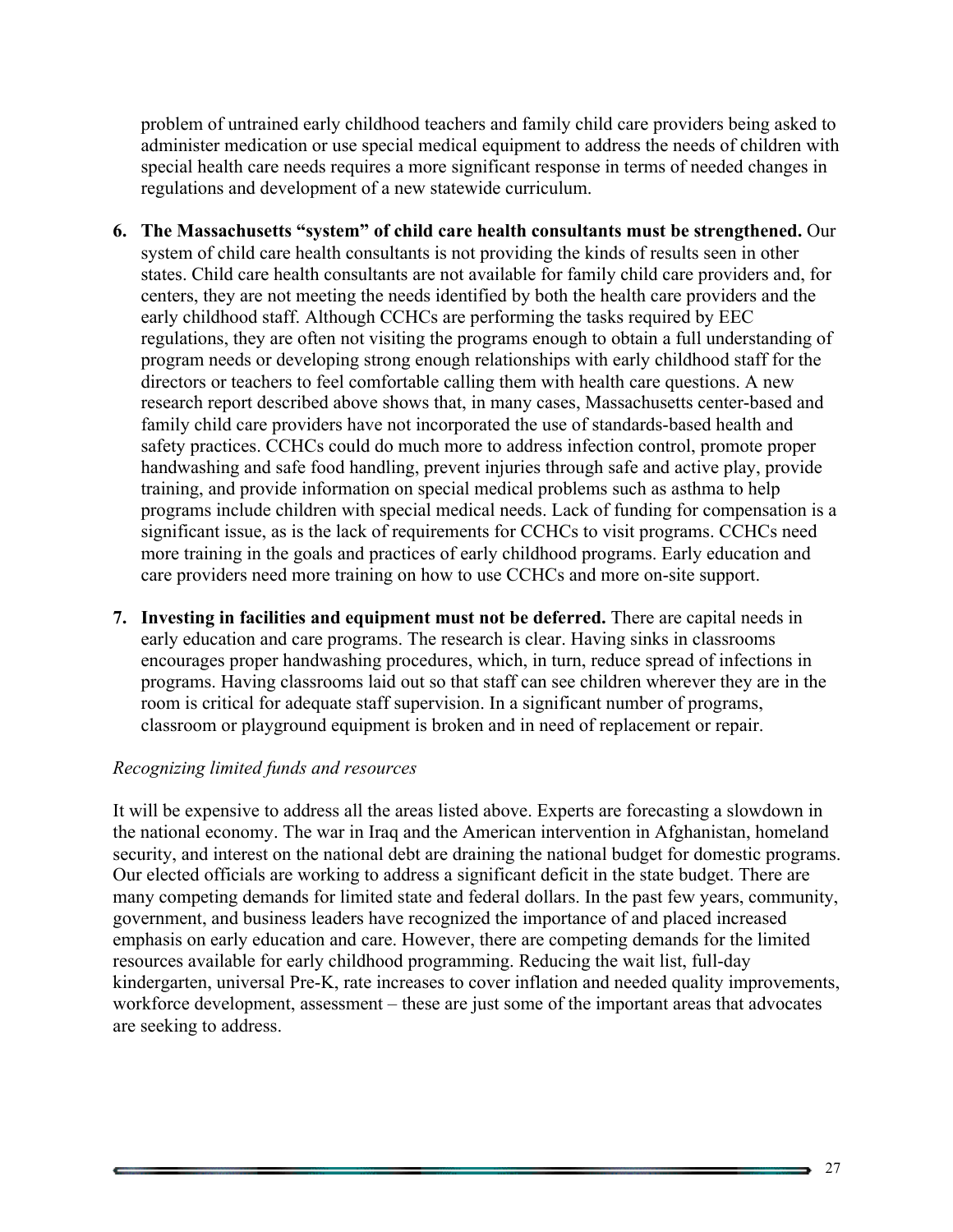## **VI. WHAT TWO OR THREE FACTORS WOULD, IF PRIORITIZED, INDICATE SIGNIFICANT POSITIVE CHANGE IN HEALTH PRACTICES IN EARLY EDUCATION AND CARE PROGRAMS?**

*Recognizing that we are operating in a world of limited resources and that there are many other possible areas for attention, we, the Advisory Committee on Health and Safety Practices, make the following recommendations in four high priority areas to strengthen health and safety policies and procedures in all Massachusetts early childhood settings. We see these health and safety efforts as the cornerstone of a high quality early education and care program.*

- 1. Create a **STATEWIDE COORDINATING COUNCIL** to develop, implement, and advocate for improvements in health and safety practices and policies. Encourage the Massachusetts Secretary of Health and Human Services, the Department of Public Health, and the Department of Early Education and Care to take the lead in such a council. The proposed council may decide that a public education campaign is needed to educate early education and care providers, policy makers, parents, and the health care community about health and safety issues in early education and care programs. Council members will be responsible for identifying operational and capital funding needs for health and safety improvements, identifying potential public and private funding sources, and advocating for the allocation of needed funds. In order to keep all stakeholders fully informed of progress, it is recommended that the council submit an annual report to the Legislature.
- 2. Implement more effective **HAND HYGIENE PROCEDURES** and oversight mechanisms to prevent infections and spread of infectious diseases. Initiate a public education campaign on what is effective hand hygiene and why it is important. Train all early childhood staff and children on effective handwashing procedures and implement these procedures in all programs. Install hand sanitizers in all early childhood program settings for all adults to use, and train all adults in the use of the sanitizers. Installation of sinks in all classrooms for use by adults and children should be a priority for capital funding.
- 3. Ensure that all early education and care providers have access to a qualified and well trained **CHILD CARE HEALTH CONSULTANT** on a regular basis. CCHCs should be on-site at least twice per year, train program staff on ways to improve child health and safety, help programs to improve health and safety practices, review and approve programs' health care policies, keep up-to-date health records, and provide specific guidance on meeting the individual needs of children with disabilities and special medical problems.
- 4. Create and implement a **UNIFORM HEALTH ASSESSMENT FORM** for all children in early education and care programs statewide; use individual health plans for children with special medical needs, and train CCHCs, parents, and provider staff on how to develop and use these forms/plans. Enhanced communications between parents, early education and care providers, and health care professionals will be essential for successful implementation and use of the health assessment forms.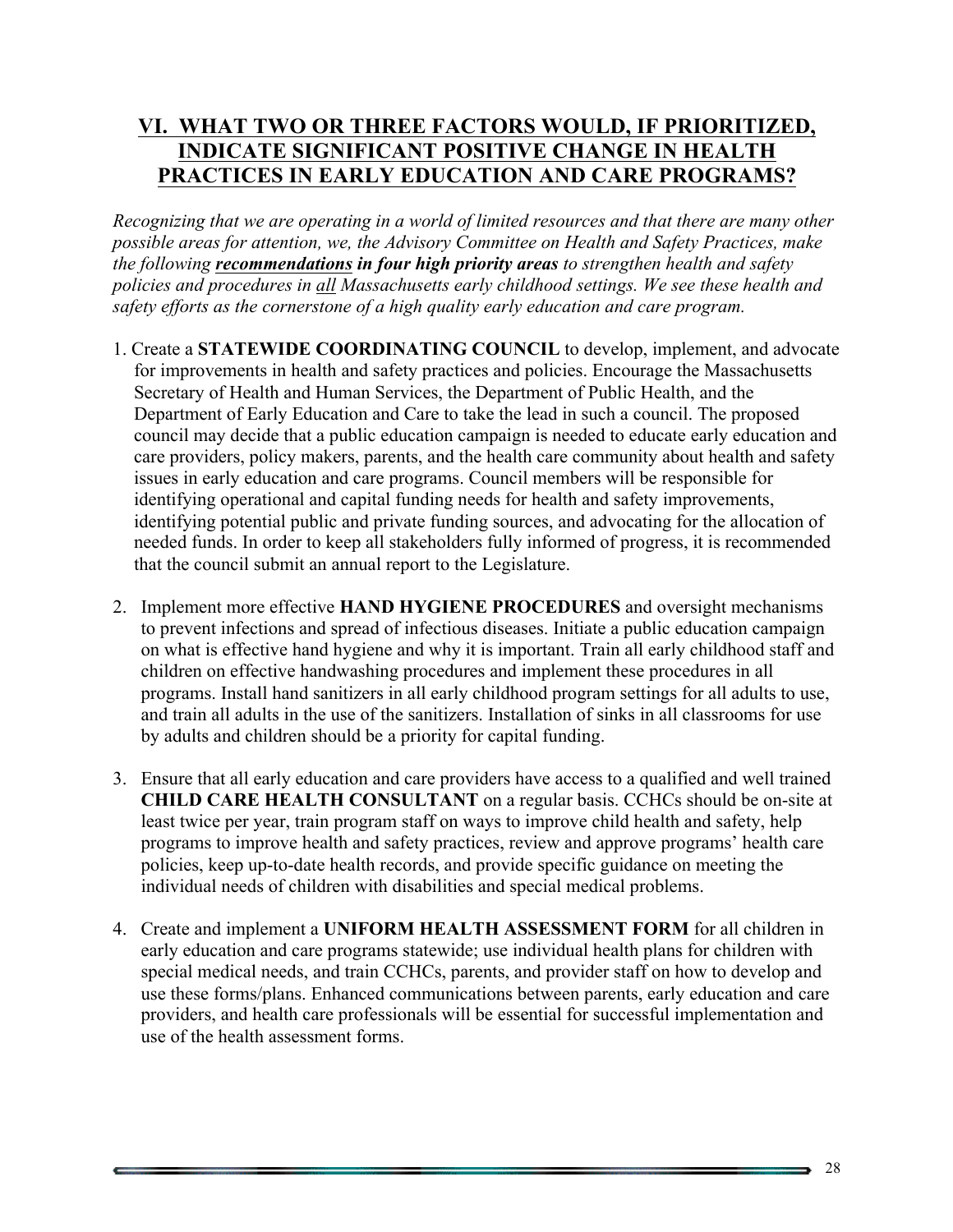All of these recommendations will require additional funding, including capital funds, and it is critical that the new coordinating council assume major responsibility for obtaining resources from public and private sources. Strong leadership will be needed from pubic officials and early childhood professionals to work out the details and implement these recommendations. Efforts to implement health and safety improvements should also be coordinated with initiatives to support children's social and emotional development. Advisory members also emphasize that the new draft EEC regulations offer a significant opportunity to improve health and safety practices in many areas, including but not limited to the recommendation areas above.

#### **VII. CONCLUSION**

This project has identified the need to improve health and safety practices as the cornerstone of high quality early education and care in Massachusetts. There are challenges such as the lack of communication among health care professionals, early childhood staff, and parents, or the lack of training for staff in such areas as how to supervise children on playgrounds or how to serve children with disabilities. There is also a significant commitment from some health care experts, government officials, early childhood professionals, and higher education representatives to make changes in the foundation of early childhood programming to make sure that Massachusetts children are safe and healthy. The Advisory Committee on Health and Safety Practices has agreed upon four basic recommendations which, if implemented will go a long way towards establishing a coordinated approach to planning for children's health and safety, reducing the spread of infection in early childhood programs, and providing safe environments for children with special medical needs. While implementation of these reforms will require strong leadership and commitment of some additional resources, the resulting improvements will truly form the foundation of high quality early education and care in the Commonwealth.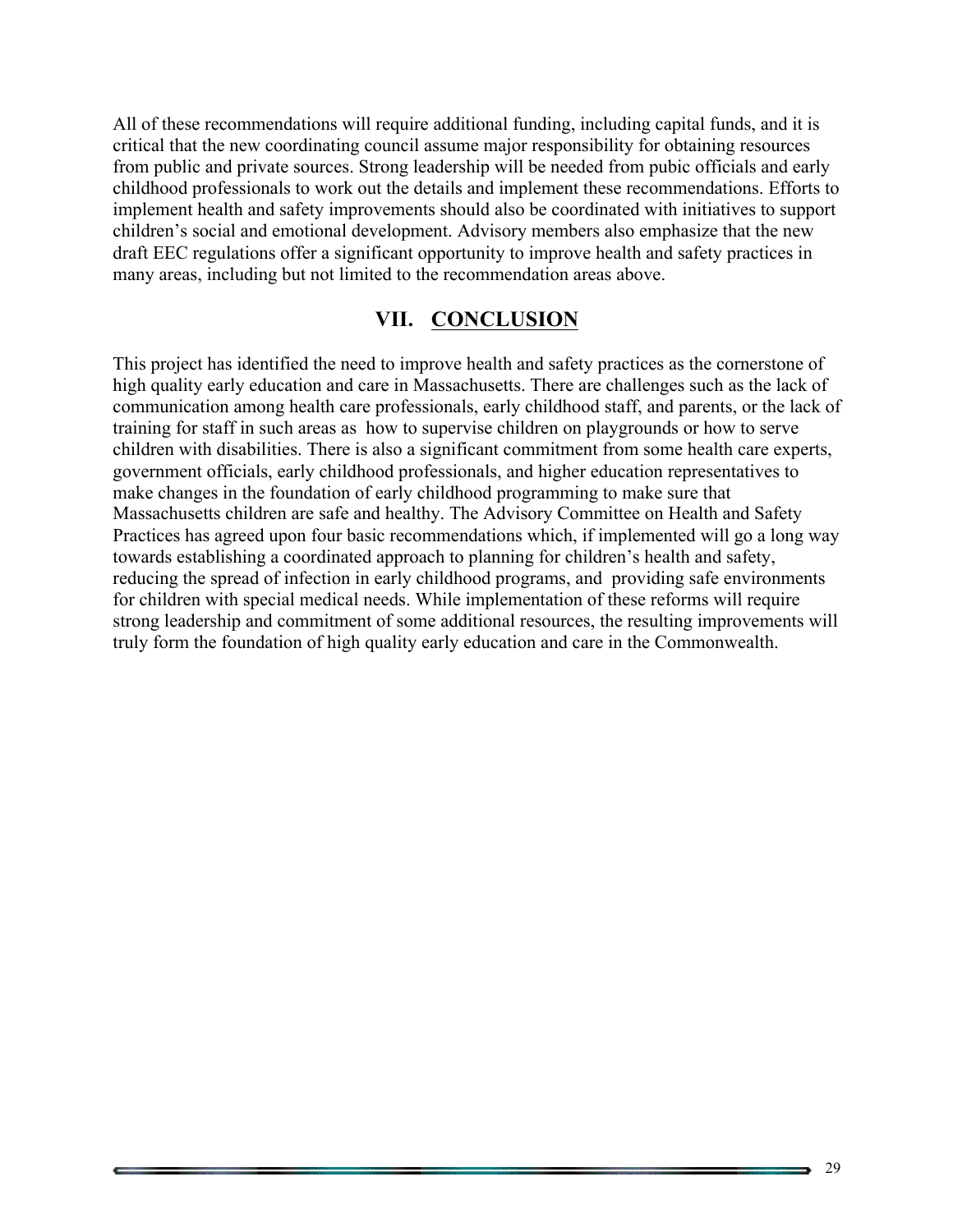#### **ENDNOTES**

<sup>1</sup>Shonkoff, J.P., & Phillips, D.A. (Eds). (2000). *From neurons to neighborhoods: The science of early child* 

*development.* Washington, DC: National Academy Press. 2 <sup>2</sup>Shope, T.R., & Aronson, S. (2005, March). Improving the health and safety of children in nonparental early education and child care. Pediatrics in Review, 26, 86-95. <sup>3</sup>Massachusetts Department of Early Education and Care. (2005, September 6). *Overview and FY 06 Policy Projects.* Retrieved December 18, 2006, from http://www.eec.state.ma.us/docs/DEECPublicPresentation20050906.pdf. <sup>4</sup>See note 1. Shonkoff  $&$  Phillips. <sup>5</sup>Shore, R. (2003). *Rethinking the brain: New insights into early development* (Rev. October 2003). New York: Families and Work Institute. 6 Karoly, L.A., et al. (1998). *Investing in our children: What we know and don't know about the costs and benefits of early childhood interventions: Summary.* Rand Corporation. Retrieved March 21, 2007, from http://www.rand.org/pubs/monograph\_reports/MR898/ <sup>7</sup>  $7$ See note 6. Karoly et al. 8 Early Education for All. *Investing in early education is essential.* Retrieved December 19, 2006, from http://www.strategiesforchildren.org/eea/3research\_summaries/06\_ECEInvestEssential.pdf 9 Schulman, K., & Barnett, W.S. (2005, March). *The benefits of prekindergarten for middle-income children: NIEER policy report.* New Brunswick, NJ: The National Institute for Early Education Research.<br><sup>10</sup>Bright Futures at Georgetown University. *About Bright Futures*. Retrieved March 21, 2007, from http://www.brightfutures.org/about/index.html<br><sup>11</sup>Anderson, B., Cruz, K., & Popper, B. (2001). *Bright Futures family pocket guide: Raising healthy infants, children, and adolescents. Boston, MA: Family Voices.* <sup>12</sup>The National Center of Medical Home Initiatives for Children with Special Needs. *What is a medical home?* Retrieved March 21, 2007, from http://www.medicalhomeinfo.org/<br><sup>13</sup>American Academy of Pediatrics. Healthy Child Care America. Retrieved January 2, 2007, from http://www.healthychildcare.org./hcca\_info.cfm <sup>14</sup>American Academy of Pediatrics. Healthy Child Care America. *Blueprint for action*. Retrieved January 2, 2007, from http://www.healthychildcare.org/pdf/BlueprintOriginal.pdf<br><sup>15</sup>U.S. Department of Health and Human Services, Administration for Children and Families, Early Childhood Learning and Knowledge Center. *Head Start health services.* Retrieved December 21, 2006, from http:www.eclke.ohs.acf.hhs.gov/hslc/ecdh/Health/Reference%20Center/Publications%20a <sup>16</sup>National Association for the Education of Young Children. *Accreditation*. Retrieved January 8, 2007, from http://www.naeyc.org/accreditation/; National Association for Family Child Care. *National Association for Family Child Care accreditation brochure* and *What is NAFCC accreditation?* Retrieved December 19, 2006, from http://www.nafcc.org/accreditation/accreditation.asp <sup>17</sup>National Association of Child Care Resource and Referral Agencies. *2007 child care in the State of Massachusetts*. Retrieved March 20, 2007, from http://www.naccrra.org/randd/data/docs/MA.pdf <sup>18</sup>National Association of Child Care Resource and Referral Agencies. (2007). *NACCRRA's ranking of state child care center standards and oversight.* Retrieved March 21, 2007, from http://www.naccrra.org/policy/docs/scorecard/Scorecard.pdf 19Section 102 Code of Massachusetts Regulations 7:00. *Standards for the licensure or approval of group day care and school age child care programs.* Retrieved October 16, 2006, from http://www.eec.state.ma.us/docs/group\_school\_regs.pdf <sup>20</sup>Personal telephone interview with David McGrath, EEC staff, on January 2, 2007, with Marty Cowden.<br><sup>21</sup>Currie, J. & Hotz, V.J. (2001, January). *Accidents will happen? Unintentional injury, maternal employment, and child care policy* (Working Paper, No. 8090, p. 24). Cambridge, MA: National Bureau of Economic Research. <sup>22</sup>See note 2. Shope & Aronson. <sup>23</sup>Ball, T.M., Holberg, C.J., Aldous, M.B., Martinez, F.D., & Wright, A.L. (2002). Influence of attendance at day care on the common cold from birth through 13 years of age. *Archives of Pediatrics & Adolescent Medicine*, 156,121-126; Roberts, L., Smith, W., Jorm, L., Patel, M., Douglas, R.M., & McGilchrist, C. (2000, April). Effect of infection control measures on the frequency of upper respiratory infection in child care: A randomized, controlled trial (Abstract). *Pediatrics* 105(4), 738; Roberts, L., Jorm, L., Patel, M., Smith, W., Douglas, R.M., & McGilchrist, C. (2000, April). Effect of infection control measures on the frequency of diarrheal episodes in child care: A randomized, controlled trial. *Pediatrics*, 105(4), 743.